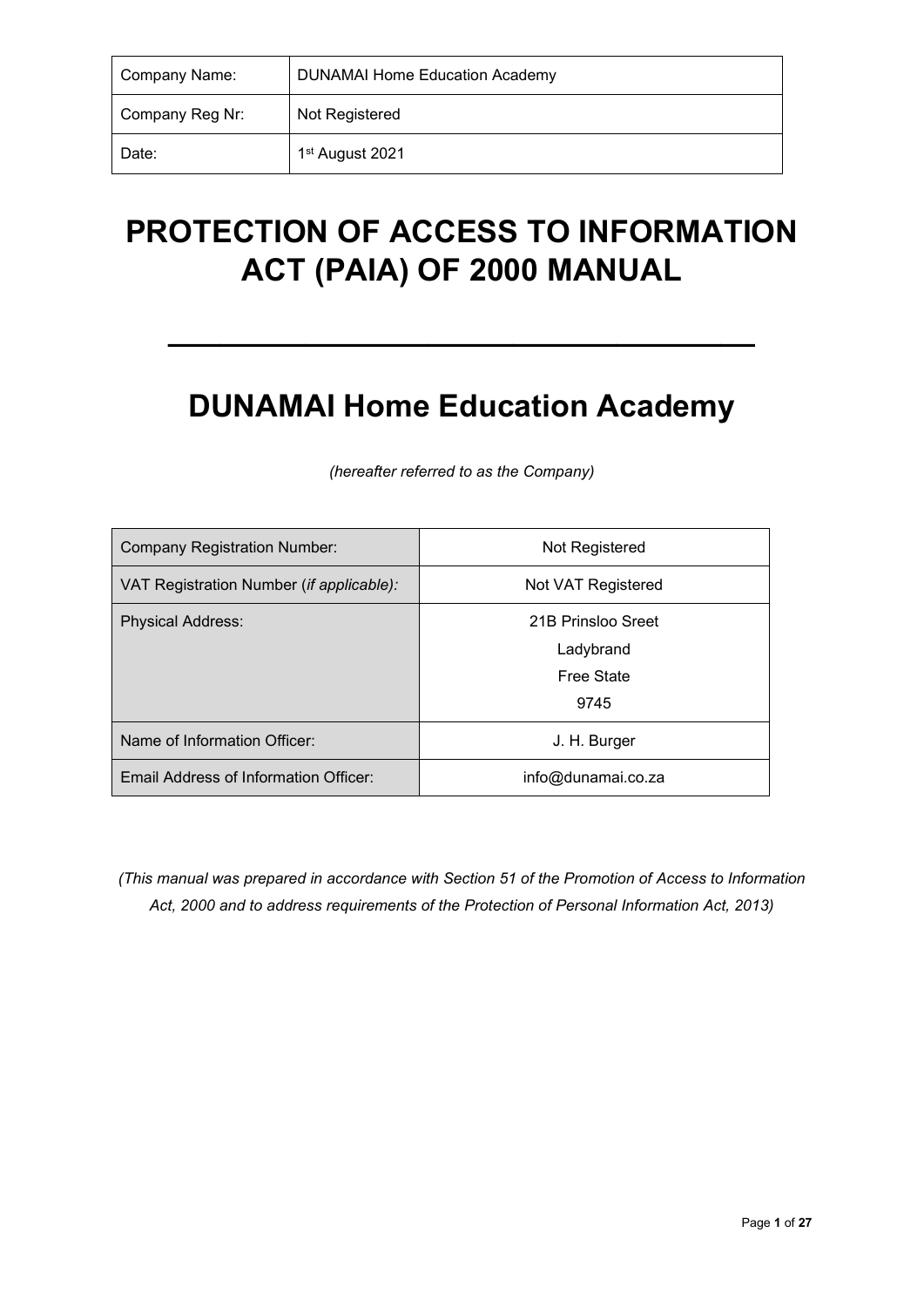| Company Name:   | <b>DUNAMAI Home Education Academy</b> |
|-----------------|---------------------------------------|
| Company Reg Nr: | Not Registered                        |
| Date:           | 1 <sup>st</sup> August 2021           |

# **7.1. BACKGROUND TO THE PROMOTION OF ACCESS TO INFORMATION ACT**

On 9 March 2001, the Promotion of Access to Information Act, No. 2 of 2000 (PAIA) came into operation, giving effect to the Section 32(2) Constitutional right of access to information. In terms of Section 51(1) of the Promotion of Access to Information Act (PAIA), all heads of private bodies are required to compile a manual that provides information regarding the subjects and categories of records held by such private bodies. This document serves as the Company's information manual and provides reference to the records held by the Company and the process to request access to such records.

Where a request is made in terms of the PAIA, the Company is obliged to release the information, subject to applicable legislative requirements.

| <b>Definitions</b>                         | Interpretation                                                                                                                                                                                                                                  |
|--------------------------------------------|-------------------------------------------------------------------------------------------------------------------------------------------------------------------------------------------------------------------------------------------------|
| <b>Conditions for lawful</b><br>processing | Means the conditions for the lawful processing of Personal<br>Information as fully set out in Chapter 3 of POPIA.                                                                                                                               |
| Company                                    | Shall mean DUNAMAI Home Education Academy as specified on the<br>Title page of this document.                                                                                                                                                   |
| Constitution                               | Means The Constitution of the Republic of South Africa, 1996.                                                                                                                                                                                   |
| Customer                                   | Refers to any natural or juristic person that received or receives<br>services from the Company.                                                                                                                                                |
| Data Subject                               | Has the meaning ascribed thereto in Section 1 of POPIA                                                                                                                                                                                          |
| Employees                                  | Refers to any person who works for or provides services to or on<br>behalf of the Company and receives or is entitled to receive<br>remuneration and any other person who assists in carrying out or<br>conducting the business of the Company. |
| <b>Information Officer</b>                 | Means the appointed Information Officer (as defined in Section 1 of<br>PAIA) of the Company                                                                                                                                                     |
| Manual                                     | Means this manual prepared in accordance with Section 51 of PAIA<br>and Regulation 4(1) (d) of the POPIA Regulations.                                                                                                                           |
| <b>PAIA</b>                                | Promotion of Access to Information Act 2 of 2000.                                                                                                                                                                                               |
| <b>Personal Information</b>                | Has the meaning ascribed thereto in Section 1 of POPIA.                                                                                                                                                                                         |
| <b>POPIA</b>                               | Means the Protection of Personal Information Act 4 of 2013.                                                                                                                                                                                     |
| <b>POPIA Regulations</b>                   | Means the regulations promulgated in terms of Section 112(2) of<br>POPIA.                                                                                                                                                                       |
| Private Body                               | Has the meaning ascribed thereto in Sections 1 of both PAIA and<br><b>POPIA</b>                                                                                                                                                                 |

# **7.2. DEFINITIONS AND INTERPRETATION**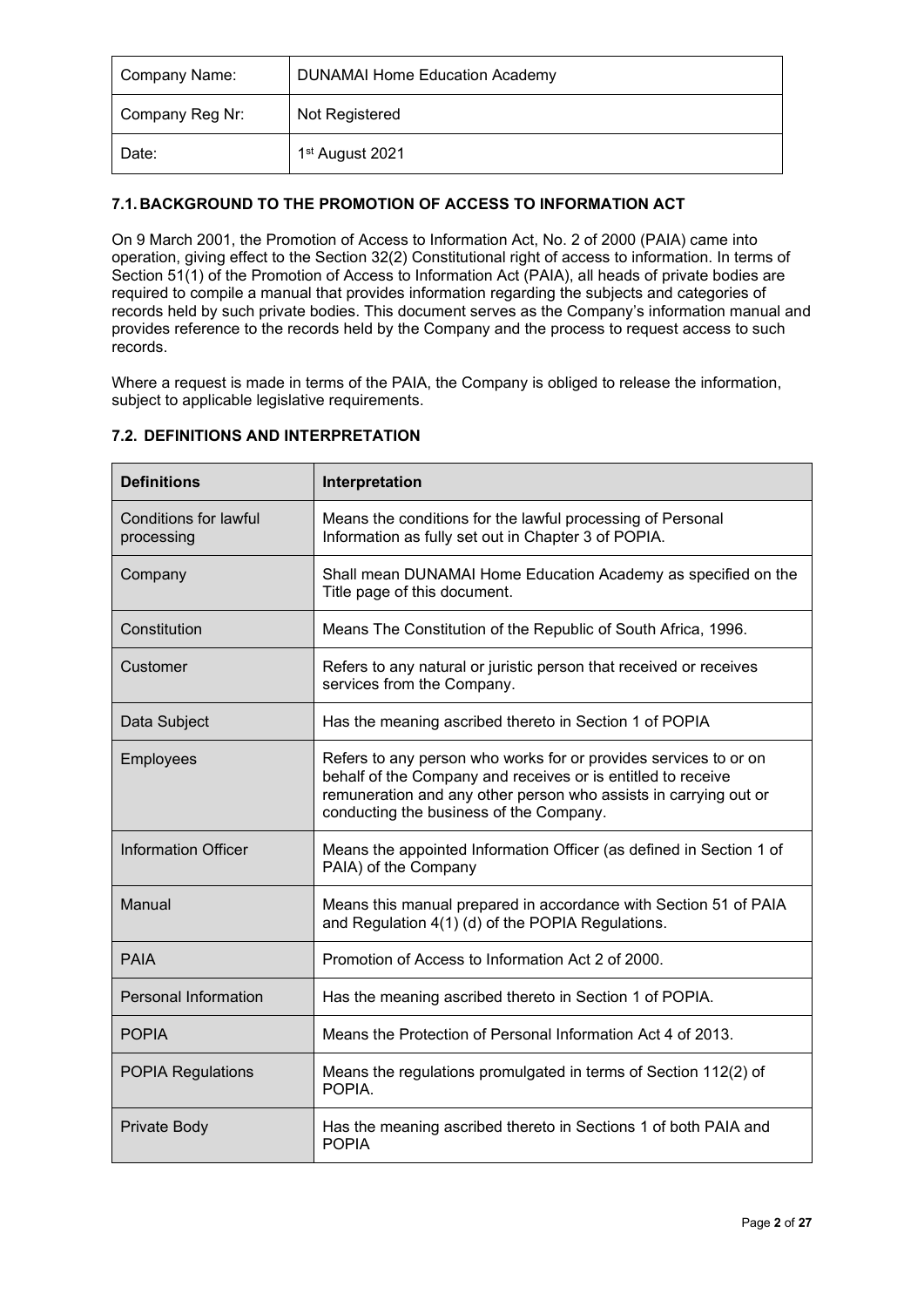| Company Name:   | <b>DUNAMAI Home Education Academy</b> |
|-----------------|---------------------------------------|
| Company Reg Nr: | Not Registered                        |
| Date:           | 1 <sup>st</sup> August 2021           |

| Processing                | Has the meaning ascribed thereto in Section 1 of POPIA.                                    |
|---------------------------|--------------------------------------------------------------------------------------------|
| <b>Responsible Party</b>  | Has the meaning ascribed thereto in Section 1 of POPIA.                                    |
| Record                    | Has the meaning ascribed thereto in Section 1 of PAIA and includes<br>Personal Information |
| Requestor                 | Has the meaning ascribed thereto in Section 1 of PAIA.                                     |
| <b>Request for Access</b> | Has the meaning ascribed thereto in Section 1 of PAIA.                                     |
| <b>SAHRC</b>              | Means the South African Human Rights Commission.                                           |

# **7.3. PAIA**

PAIA commenced on the 9th of March 2001. The purpose of PAIA is to give effect to Section 32 of the Constitution, a fundamental right in the Bill of Rights, being the right of access to any information held by the state and any right held by any other person and that is required for the exercise of any rights.

Section 50 of PAIA states that where a request is made for the Company to release a record, the Company is obliged to release the record, except where PAIA expressly provides for the withholding of the record.

PAIA further sets out the required procedures to be followed by a requestor when making a Request for Access. Section 51 of PAIA further states that "all Private Bodies are required to compile an information manual" or PAIA Manual.

# **7.4. POPIA**

The Purpose of POPIA is to give effect to Section 14 of The Constitution, "The Right to Privacy", by protecting Personal Information and regulating the free flow and processing of Personal Information.

POPIA sets minimum conditions which the Company must comply with to ensure that all Personal Information is respected and protected.

# **7.5. PURPOSE OF THE PAIA MANUAL**

The purpose of PAIA is to:

- Promote the right of access to information.
- Create a culture of transparency and accountability.
- Giving the right to information.
- Actively promote a society in which the people of South Africa have access to information.
- Enable the people of South Africa to exercise and protect their rights.

Section 9 of PAIA recognises that the right to access information cannot be unlimited:

- Limitations aimed at the reasonable protection of privacy.
- Commercial confidentiality.
- Effective, efficient, and good governance.

This PAIA Manual complies with the requirements of guidelines mentioned in Section 10 of PAIA. It recognises that the appointed Information Regulator will be responsible to regulate compliance with PAIA and POPIA.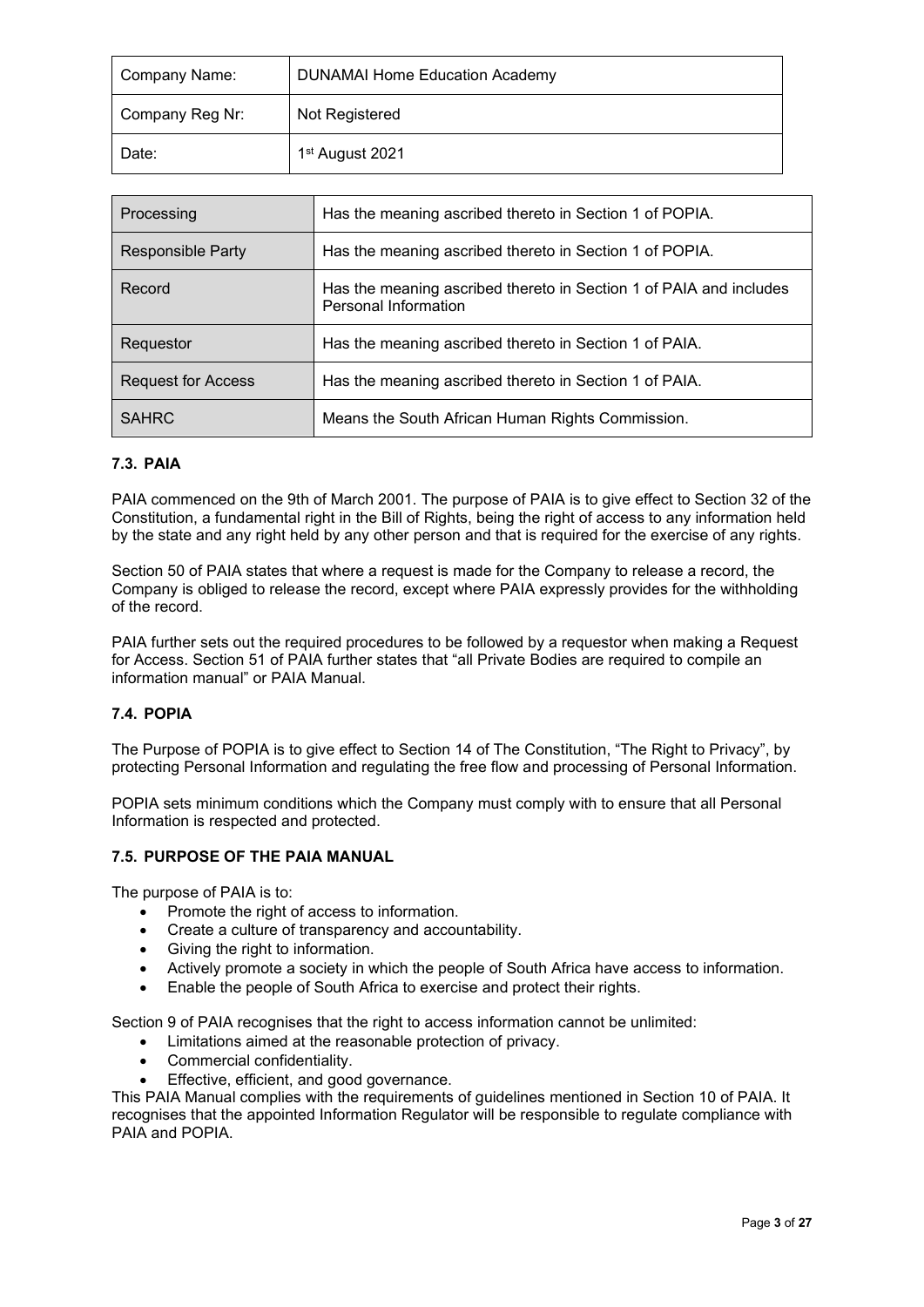| Company Name:   | <b>DUNAMAI Home Education Academy</b> |
|-----------------|---------------------------------------|
| Company Reg Nr: | Not Registered                        |
| Date:           | 1 <sup>st</sup> August 2021           |

# **7.6. AVAILABILITY OF THE PAIA MANUAL**

A copy of this PAIA Manual is available to the public for inspection on the Company's website at or on request from the designated contact person referred to in this Manual.

This Manual is also available for inspection at the Company's offices free of charge.

# **7.7. CONTACT DETAILS OF THE MANAGING DIRECTOR OF THE COMPANY [SECTION 51(1)(A)]**

| <b>Managing Director:</b>  | Dr. J. P. Burger      |
|----------------------------|-----------------------|
| <b>Registered Address:</b> | 21B Prinsloo Sreet    |
|                            | Ladybrand             |
|                            | <b>Free State</b>     |
|                            | 9745                  |
| Postal Address:            | 21B Prinsloo Street   |
|                            | Ladybrand             |
|                            | <b>Free State</b>     |
|                            | 9745                  |
| Telephone Number:          | 0829265599            |
| Email Address:             | kotie@dunamai.co.za   |
| Website (If applicable)    | https://dunamai.co.za |

# **7.8.THE INFORMATION OFFICER OF THE COMPANY [SECTION 51(1)(B)]**

PAIA prescribes the appointment of an Information Officer for the Company. The Information Officer is responsible to assess request for access to information. The CEO of the Company fulfils such a function in terms of PAIA Section 51.

The Information Officer appointed in terms of the PAIA also refers to the Information Officer as referred to in the POPIA of 2013. All request for information in terms of PAIA and POPIA must be addressed to the Information Officer.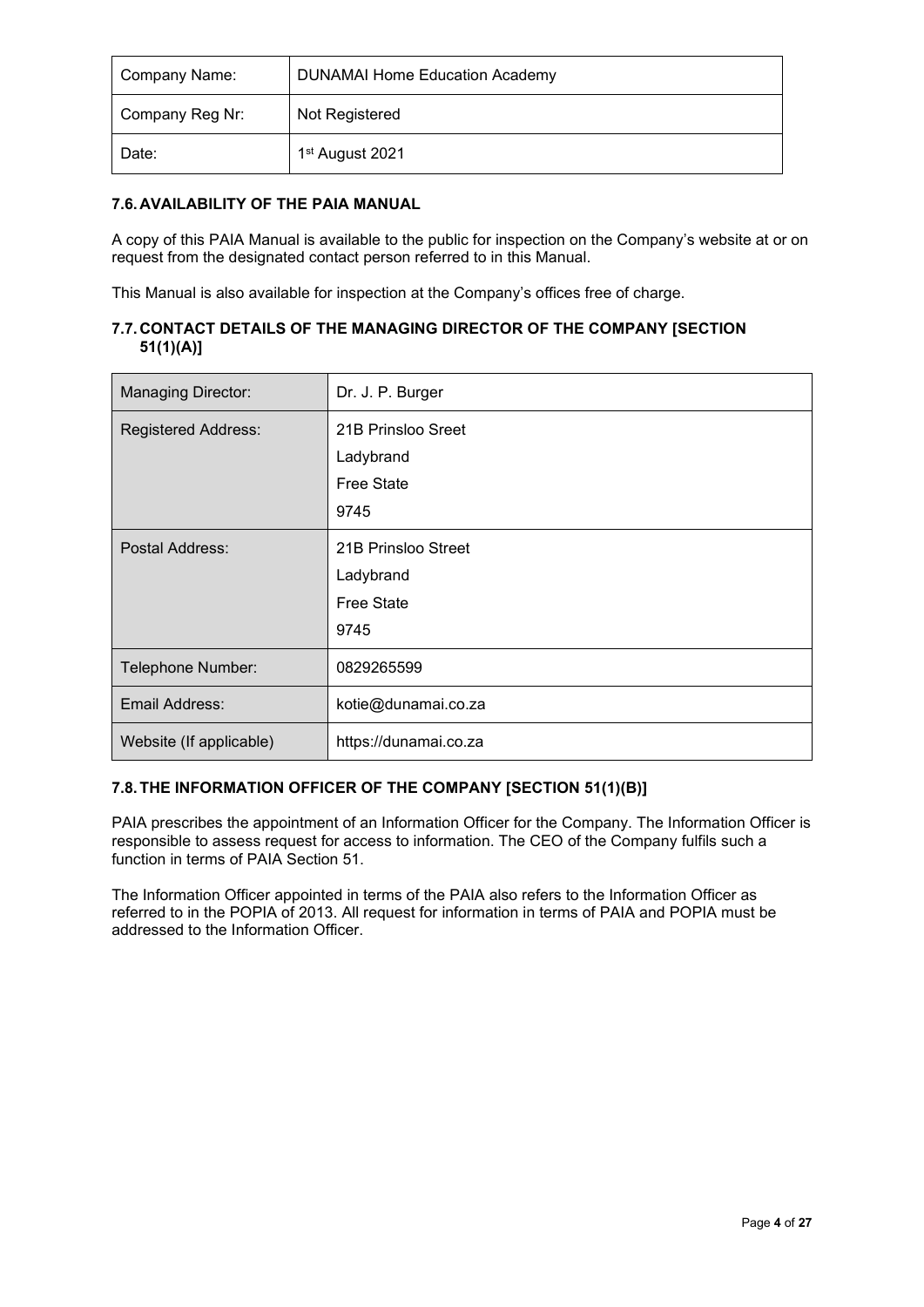| Company Name:   | <b>DUNAMAI Home Education Academy</b> |
|-----------------|---------------------------------------|
| Company Reg Nr: | Not Registered                        |
| Date:           | 1 <sup>st</sup> August 2021           |

# **7.9. CONTACT DETAILS OF THE INFORMATION OFFICER OF THE COMPANY**

| Information Officer:       | J. H. Burger       |
|----------------------------|--------------------|
| <b>Registered Address:</b> | 21B Prinsloo Sreet |
|                            | Ladybrand          |
|                            | <b>Free State</b>  |
| Telephone Number:          | 0829265599         |
| Email Address:             | info@dunamai.co.za |

# **7.10. GUIDE OF SA HUMAN RIGHTS COMMISSION [SECTION 51(1) (B)]**

PAIA grants a requester access to records of the Company, if the record is required for the exercise or protection of any rights. If a public body lodges a request, the public body must be acting in the public interest.

Requests in terms of PAIA must be made in accordance with the prescribed procedures and at the rates provided. The forms and tariff are dealt with in paragraphs 6 and 7 of PAIA.

A Guide has been compiled in terms of Section 10 of PAIA by the Human Rights Commission. It contains information to assist a person wishing to exercise a constitutional right, in terms of PAIA. The Guide is available from the SAHRC as follows:

The South African Human Rights Commission: PAIA Unit

| <b>Physical Address:</b> | 29 Princess of Wales Terrace<br>corner York and St. Andrews Streets<br>Parktown |
|--------------------------|---------------------------------------------------------------------------------|
| Postal address:          | Private Bag 2700<br>Houghton<br>2041                                            |
| Telephone number:        | +27 (11) 877 3600                                                               |
| Fax number:              | +27 (11) 403 0625                                                               |
| $E$ -mail:               | PAIA@sahrc.org.za                                                               |

# **7.11. CATEGORIES OF RECORDS AVAILABLE ONLY ON REQUEST TO ACCESS IN TERMS OF PAIA [SECTION 51(1) (E)]**

#### **Records held by the Company.**

"Employee" or "Personnel" refers to any person who works for, or provides services to, or on behalf of the Company. This includes, directors, all permanent, temporary, and part-time staff, as well as contract workers.

This section serves as a reference to the categories of information that the Company holds. The information is classified and grouped according to records relating to the following subjects and categories: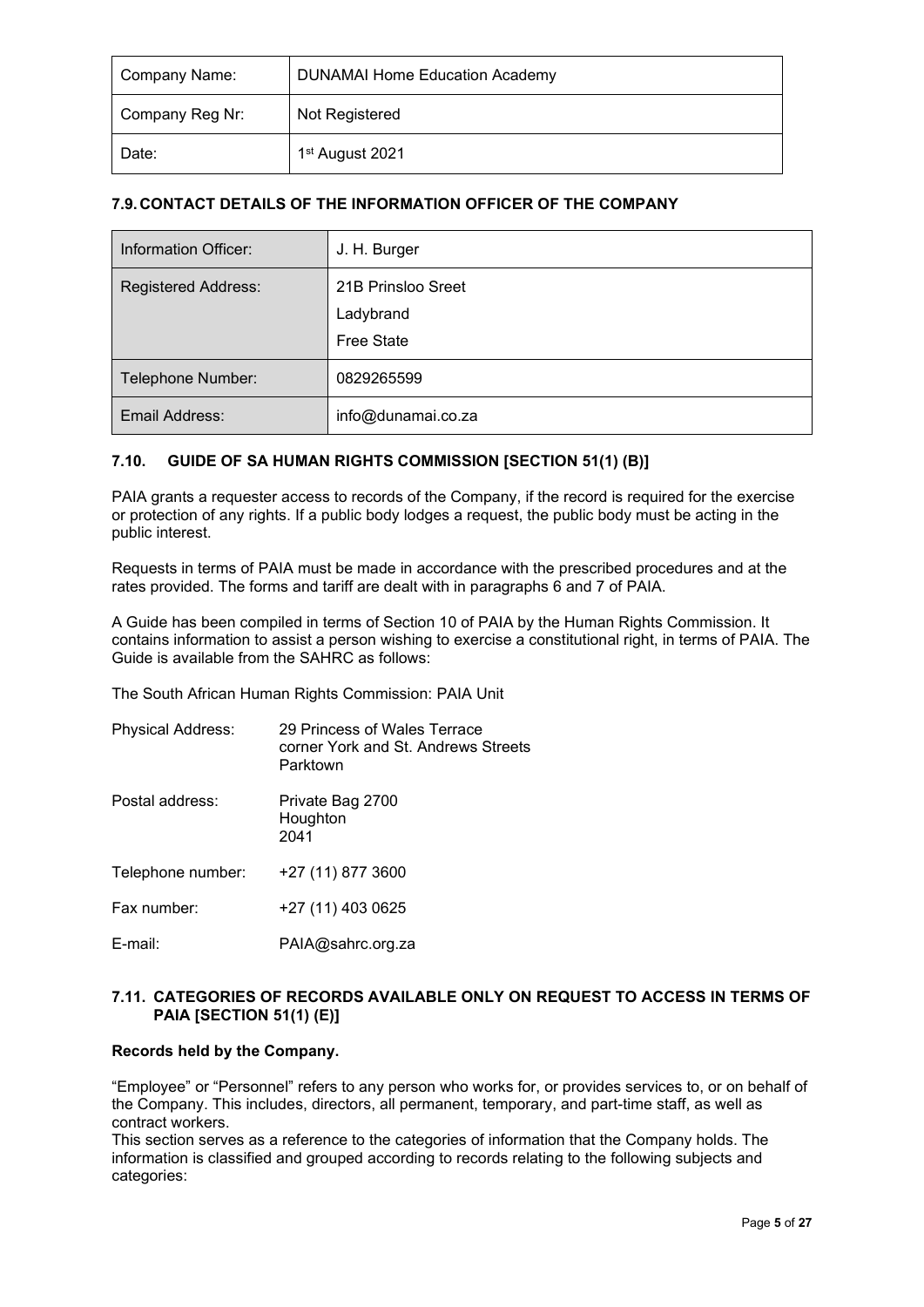| Company Name:   | <b>DUNAMAI Home Education Academy</b> |
|-----------------|---------------------------------------|
| Company Reg Nr: | Not Registered                        |
| Date:           | 1 <sup>st</sup> August 2021           |

| <b>Subject</b>               | Category                                                                                                                                                                                                                                                                                                                                                                                                                                                                                                                      |  |
|------------------------------|-------------------------------------------------------------------------------------------------------------------------------------------------------------------------------------------------------------------------------------------------------------------------------------------------------------------------------------------------------------------------------------------------------------------------------------------------------------------------------------------------------------------------------|--|
| <b>Companies Act Records</b> | All trust deeds.<br>$\bullet$<br>Documents of Incorporation.<br>$\bullet$<br>Index of names of Directors.<br>$\bullet$<br>Memorandum of Incorporation.<br>$\bullet$<br>Minutes of meetings of the Board of Directors.<br>٠<br>Minutes of meetings of Shareholders.<br>$\bullet$<br>Register of directors' shareholdings.<br>$\bullet$<br>Share certificates.<br>Share Register and other statutory registers.<br>Records relating to the appointment of:<br>Auditors.<br>$\circ$<br>Directors.<br>$\circ$<br>Other<br>$\circ$ |  |
| <b>Financial Records</b>     | Accounting Records.<br>٠<br>Annual Financial Reports.<br><b>Annual Financial Statements.</b><br>Asset Registers.<br><b>Bank Statements.</b><br>Banking details and bank accounts.<br>$\bullet$<br>Banking Records.<br>$\bullet$<br>Debtors / Creditors statements and invoices.<br>$\bullet$<br>General ledgers and subsidiary ledgers.<br>٠<br>General reconciliation.<br>Invoices.<br>Paid Cheques.<br>Policies and procedures.<br>Rental Agreements.<br>Tax Returns.                                                       |  |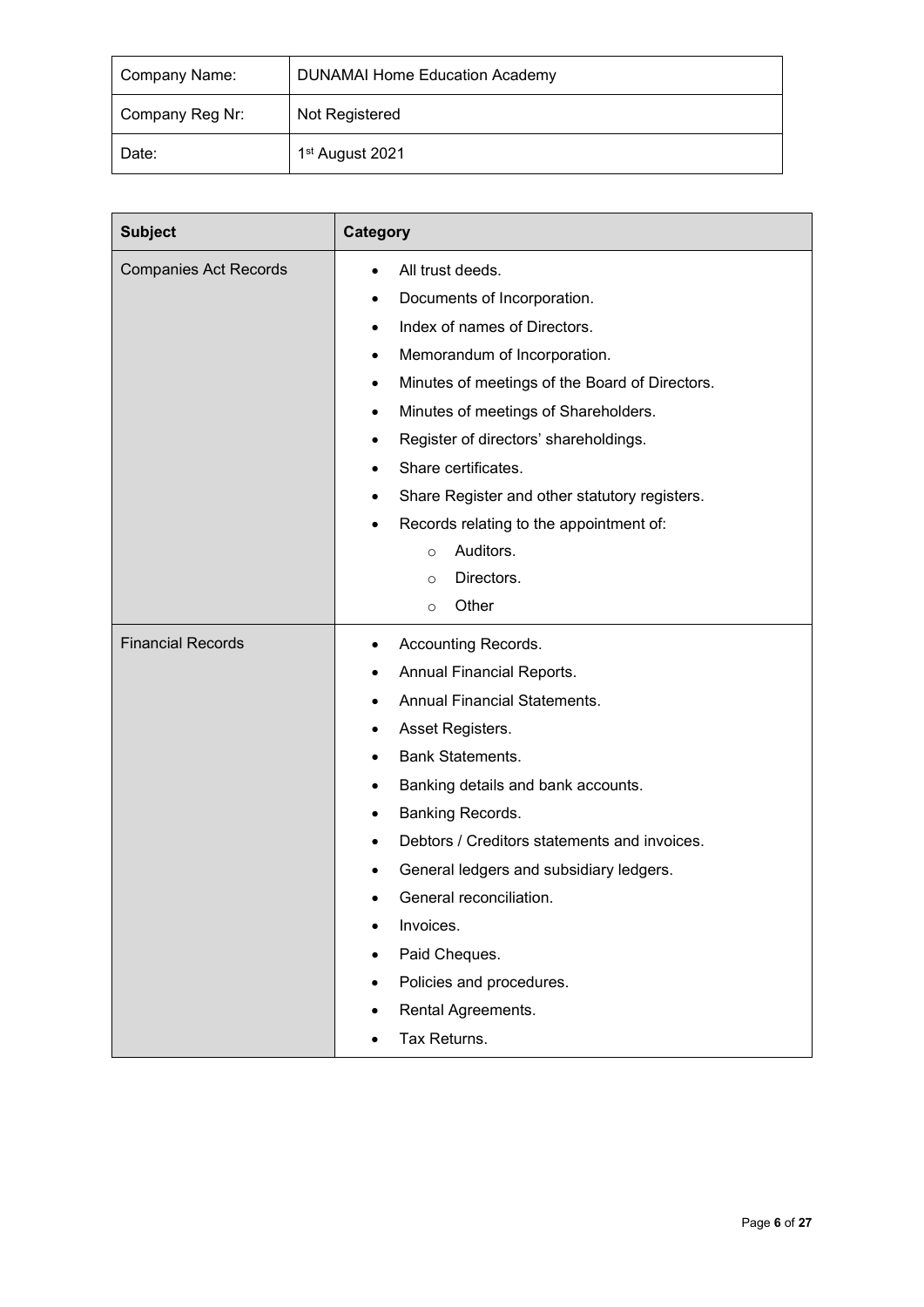| Company Name:   | <b>DUNAMAI Home Education Academy</b> |
|-----------------|---------------------------------------|
| Company Reg Nr: | Not Registered                        |
| Date:           | 1 <sup>st</sup> August 2021           |

| Income Tax Records         | <b>PAYE Records.</b>                                                               |  |  |
|----------------------------|------------------------------------------------------------------------------------|--|--|
|                            | Documents issued to employees for income tax purposes.<br>$\bullet$                |  |  |
|                            | Records of payments made to SARS on behalf of<br>$\bullet$<br>employees.           |  |  |
|                            | All other statutory compliances:<br>$\bullet$                                      |  |  |
|                            | <b>VAT</b><br>$\circ$                                                              |  |  |
|                            | <b>Regional Services Levies</b><br>$\circ$                                         |  |  |
|                            | <b>Skills Development Levies</b><br>$\circ$                                        |  |  |
|                            | UIF<br>$\circ$                                                                     |  |  |
|                            | Workmen's Compensation<br>$\circ$                                                  |  |  |
| Personnel Documents and    | Accident books and records.                                                        |  |  |
| Records                    | Address Lists.<br>$\bullet$                                                        |  |  |
|                            | Disciplinary Code and Records.<br>$\bullet$                                        |  |  |
|                            | Employee benefits arrangements rules and records.<br>$\bullet$                     |  |  |
|                            | <b>Employment Contracts.</b><br>$\bullet$                                          |  |  |
|                            | <b>Employment Equity Plan.</b><br>$\bullet$                                        |  |  |
|                            | Forms and Applications.<br>$\bullet$                                               |  |  |
|                            | Grievance Procedures.<br>$\bullet$                                                 |  |  |
|                            | Leave Records.<br>$\bullet$                                                        |  |  |
|                            | Medical Aid Records.<br>$\bullet$                                                  |  |  |
|                            | Payroll reports/ Wage register.<br>$\bullet$                                       |  |  |
|                            | Pension Fund Records.<br>$\bullet$                                                 |  |  |
|                            | Safety, Health and Environmental records.                                          |  |  |
|                            | Salary Records.                                                                    |  |  |
|                            | SETA records.                                                                      |  |  |
|                            | Standard letters and notices                                                       |  |  |
|                            | Training Manuals.                                                                  |  |  |
|                            | Training Records.                                                                  |  |  |
|                            | Workplace and Union agreements and records.                                        |  |  |
| <b>Procurement Records</b> | Standard Terms and Conditions for supply of services and<br>$\bullet$<br>products. |  |  |
|                            | Contractor, client, and supplier agreements.                                       |  |  |
|                            | Lists of suppliers, products, services, and distribution.                          |  |  |
|                            | Policies and Procedures.                                                           |  |  |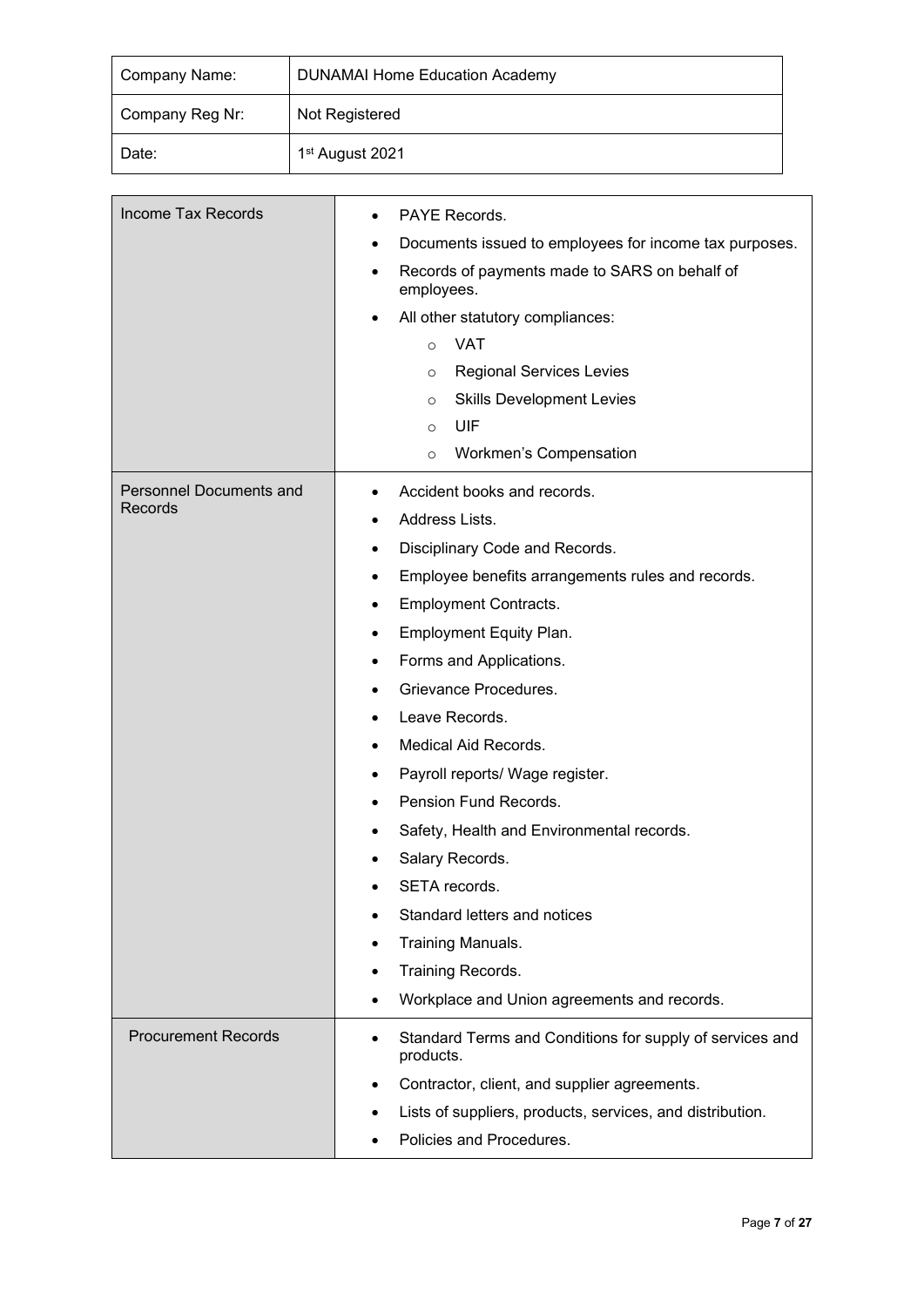| Company Name:   | <b>DUNAMAI Home Education Academy</b> |
|-----------------|---------------------------------------|
| Company Reg Nr: | Not Registered                        |
| Date:           | 1 <sup>st</sup> August 2021           |

| <b>Sales Records</b>              | Customer details.                                                                                                                                                                                                                                                                                                                                                                          |
|-----------------------------------|--------------------------------------------------------------------------------------------------------------------------------------------------------------------------------------------------------------------------------------------------------------------------------------------------------------------------------------------------------------------------------------------|
|                                   | Credit application information.                                                                                                                                                                                                                                                                                                                                                            |
|                                   | Information and records provided by a third-party.<br>$\bullet$                                                                                                                                                                                                                                                                                                                            |
| <b>Marketing Records</b>          | Advertising and promotional material<br>$\bullet$<br><b>Proposal Documents</b><br><b>New Business Development</b><br>$\bullet$                                                                                                                                                                                                                                                             |
|                                   | <b>Brand Information Management</b>                                                                                                                                                                                                                                                                                                                                                        |
|                                   | <b>Marketing Strategies</b><br>٠                                                                                                                                                                                                                                                                                                                                                           |
|                                   | <b>Communication Strategies</b>                                                                                                                                                                                                                                                                                                                                                            |
|                                   | Agreements                                                                                                                                                                                                                                                                                                                                                                                 |
|                                   | <b>Client Relationship Programmes</b>                                                                                                                                                                                                                                                                                                                                                      |
|                                   | <b>Marketing Brochures</b><br>$\bullet$                                                                                                                                                                                                                                                                                                                                                    |
| <b>Risk Management and Audit</b>  | Audit reports.<br>Risk management frameworks.<br>٠<br>Risk management plans.<br>$\bullet$                                                                                                                                                                                                                                                                                                  |
| Safety, Health and<br>Environment | Complete Safety, Health and Environment Risk<br>٠<br>Assessment.                                                                                                                                                                                                                                                                                                                           |
|                                   | Environmental Managements Plans.<br>Inquiries, inspections, examinations by environmental<br>authorities.                                                                                                                                                                                                                                                                                  |
| Information Technology            | Computer / mobile device usage policy documentation.<br>$\bullet$<br>Disaster recovery plans.<br>Hardware asset registers.<br>Information security policies/standards/procedures.<br>Information technology systems and user manuals.<br>$\bullet$<br>Information usage policy documentation.<br>Project implementation plans.<br>Software licensing.<br>System documentation and manuals. |
| Training                          | <b>Training Materials</b><br>$\bullet$<br><b>Training Records and Statistics</b><br>$\bullet$<br><b>Training Agreements</b>                                                                                                                                                                                                                                                                |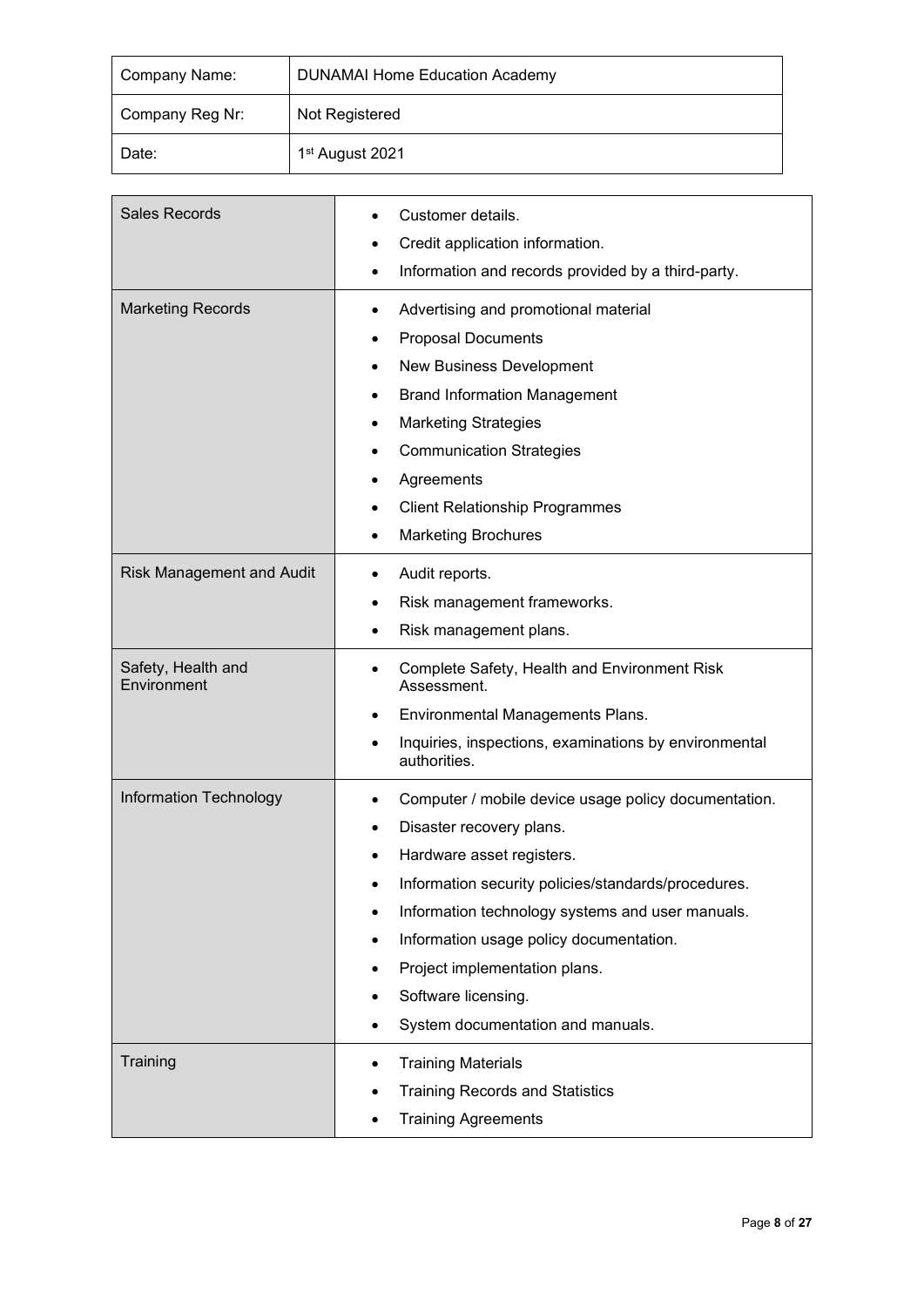| Company Name:   | <b>DUNAMAI Home Education Academy</b> |
|-----------------|---------------------------------------|
| Company Reg Nr: | Not Registered                        |
| Date:           | 1 <sup>st</sup> August 2021           |

| Media      | <b>External Publications</b><br><b>Internal Publications</b><br>$\bullet$<br><b>Reference Works</b><br>$\bullet$<br>Periodicals<br>٠<br>Research Files (Articles)<br>٠                                                                                                                                                                                                                                                          |
|------------|---------------------------------------------------------------------------------------------------------------------------------------------------------------------------------------------------------------------------------------------------------------------------------------------------------------------------------------------------------------------------------------------------------------------------------|
| Operations | <b>Access Control Records</b><br>Agreements<br>$\bullet$<br>Archival Administration Documentation<br>٠<br><b>Communication Strategies</b><br>$\bullet$<br>Contracts<br>General Correspondence<br>$\bullet$<br><b>Patents and Trademark Documents</b><br>$\bullet$<br>Insurance Documentation<br>$\bullet$<br>Service level agreements<br>٠<br><b>Travel Documentation</b><br>$\bullet$<br><b>Vehicle Registration Documents</b> |

Note that the accessibility of the records may be subject to the grounds of refusal set out in this PAIA manual.

Records deemed confidential on the part of a third-party, will necessitate permission from the third party concerned, in addition to normal requirements, before the Company will consider access.

# **7.12. RECORDS FREELY AVAILABLE TO THE PUBLIC**

The categories of records that are available without a person having to request access in terms of the Act are:

- Certain marketing information, adverts, and brochures
- Certain product information
- External media releases
- Public company records

Other non-confidential records, such as statutory records maintained at CIPC, may also be accessed without the need to submit a formal application, however, please note that an appointment to view such records will still have to be made with the Information Officer.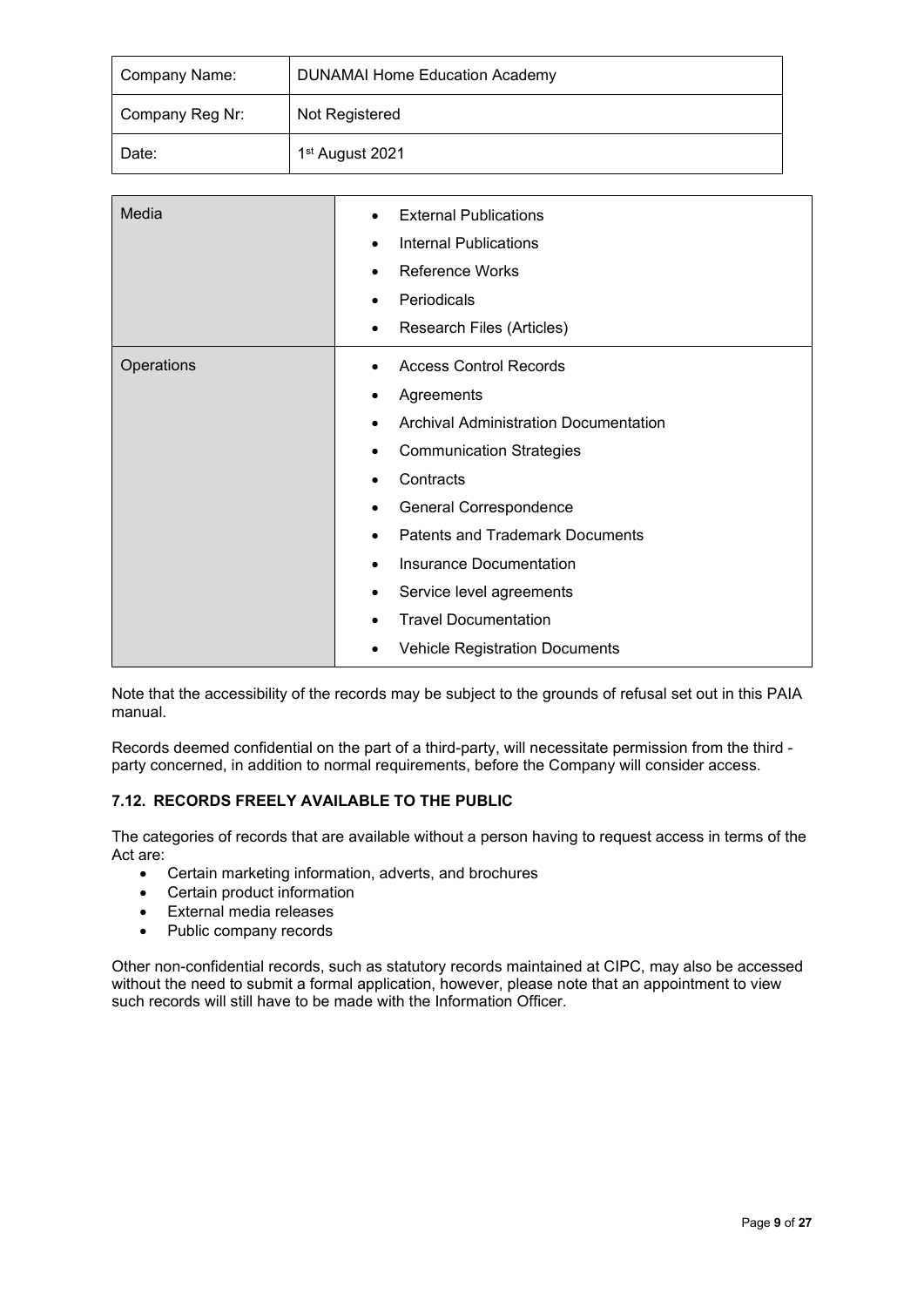| Company Name:   | <b>DUNAMAI Home Education Academy</b> |
|-----------------|---------------------------------------|
| Company Reg Nr: | Not Registered                        |
| Date:           | 1 <sup>st</sup> August 2021           |

# **7.13. DESCRIPTION OF THE RECORDS WHICH ARE AVAILABLE IN ACCORDANCE WITH ANY OTHER LEGISLATION [SECTION 51(1) (D)]**

Where applicable to its operations, the Company also retains records and documents in terms of the legislation below.

Unless disclosure is prohibited in terms of legislation or otherwise, records that are required to be made available in terms of these Acts shall be made available for inspection. A request to access must be done in accordance with the prescriptions of PAIA.

- Auditing Professions Act, No 26 of 2005.
- Basic Conditions of Employment Act, No 75 of 1997.
- Broad- Based Black Economic Empowerment Act, No 75 of 1997.
- Business Act, No 71 of 1991.
- Companies Act, No 71 of 2008.
- Compensation for Occupational Injuries & Diseases Act, 130 of 1993.
- Competition Act, No.71 of 2008.
- Constitution of the Republic of South Africa 2008.
- Copyright Act, No 98 of 1978.
- Customs & Excise Act, 91 of 1964.
- Electronic Communications Act, No 36 of 2005.
- Electronic Communications and Transactions Act, No 25 of 2002.
- Employment Equity Act, No 55 of 1998.
- Financial Intelligence Centre Act, No 38 of 2001.
- Identification Act, No. 68 of 1997.
- Income Tax Act, No 58 of 1962.
- Intellectual Property Laws Amendment Act, No 38 of 1997.
- Labour Relations Act, No 66 of 1995.
- Long Term Insurance Act, No 52 of 1998.
- Occupational Health & Safety Act, No 85 of 1993.
- Pension Funds Act, No 24 of 1956.
- Prescription Act, No 68 of 1969.
- Prevention of Organised Crime Act, No 121 of 1998.
- Promotion of Access to Information Act, No 2 of 2000.
- Protection of Personal Information Act, No. 4 of 2013.
- Regulation of Interception of Communications and Provision of Communication-Related Information Act 70 of 2002.
- Revenue laws Second Amendment Act. No 61 of 2008.
- Skills Development Levies Act No. 9 of 1999.
- Short-term Insurance Act No. 53 of 1998.
- Trust Property Control Act 57 of 1988.
- Unemployment Insurance Contributions Act 4 of 2002.
- Unemployment Insurance Act No. 30 of 1966.
- Value Added Tax Act 89 of 1991.

Although we have used our best endeavours to supply a list of applicable legislation, it is possible that this list may be incomplete.

It is further recorded that the accessibility of documents and records may be subject to the grounds of refusal set out in this PAIA Manual.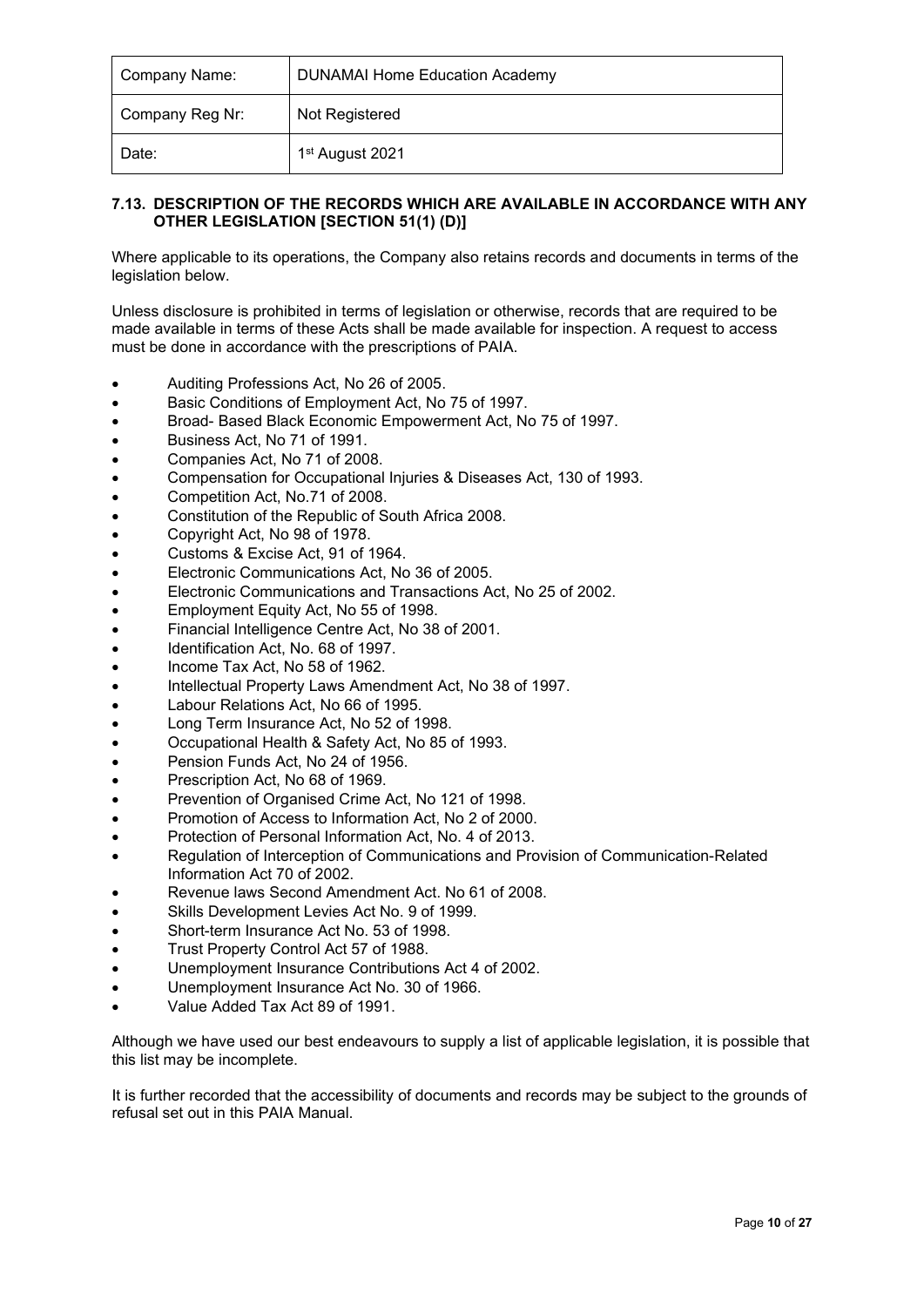| Company Name:   | <b>DUNAMAI Home Education Academy</b> |
|-----------------|---------------------------------------|
| Company Reg Nr: | Not Registered                        |
| Date:           | 1 <sup>st</sup> August 2021           |

# **7.14. REQUEST FOR ACCESS TO A RECORD [SECTION 51(1) (E)]**

Please note that the successful completion and submission of an access request form does not automatically allow the requester access to the requested record. An application for access to a record is subject to certain limitations if the requested record falls within certain categories as specified in PAIA. If it is suspected that the requester has obtained access to records through the submission of materially false or misleading information, legal proceedings may be instituted against the requester.

# **Completion of the Access Request Form**

To facilitate a timely response to requests for access, all requesters should take note of the following when completing the Access Request Form:

- An Access Request Form must be completed. This form must be in the prescribed format as defined in Form C of Annexure B as identified in Government Notice Number 187, Regulation 6. A copy of the request form is attached.
- Proof of identity is required to authenticate the identity of the requester. Therefore, in addition to the access form, requestors will be required to supply a copy of their identification document.
- Type or print in BLOCK LETTERS an answer to every question.<br>• If a question does not annivistate "N/A" in response to that quest
- If a question does not apply, state "N/A" in response to that question.
- If there is insufficient space on a printed form, additional information may be provided on an additional attached page.

Please note:

- In terms of the Act, the requester is required to provide sufficient detail on the request form to enable the Company to identify the record and the requester. The requester should also indicate the format access is required in.
- The requester must identify the right that is sought to be exercised or to be protected and provide an explanation of why the requested record is required for the exercise or protection of that right.
- If a request is made on behalf of another person, the requester must submit proof of the capacity in which the requester is making the request to the satisfaction of the Company.
- An application for access to information can be refused if the application does not comply with the procedural requirements of PAIA.
- The successful completion and submission of an access request form does not automatically allow the requestor access to the requested record.
- If the request is for access to a record that contains information about a third-party, the Company is obliged to contact the third-party to inform them of the request and to give them an opportunity to respond. If the third party furnishes reasons for the support or denial of access, the Company will consider these reasons in determining whether access may be granted.

# **Submission of the Access Request Form**

- The completed Access Request Form together with a copy of the identity document must be submitted either via the mail or email and must be addressed to the contact person as indicated above.
- An initial request fee of R50.00 is payable on submission.
- This fee is not applicable to Personal Requesters, referring to any person seeking access to records that contain their personal information.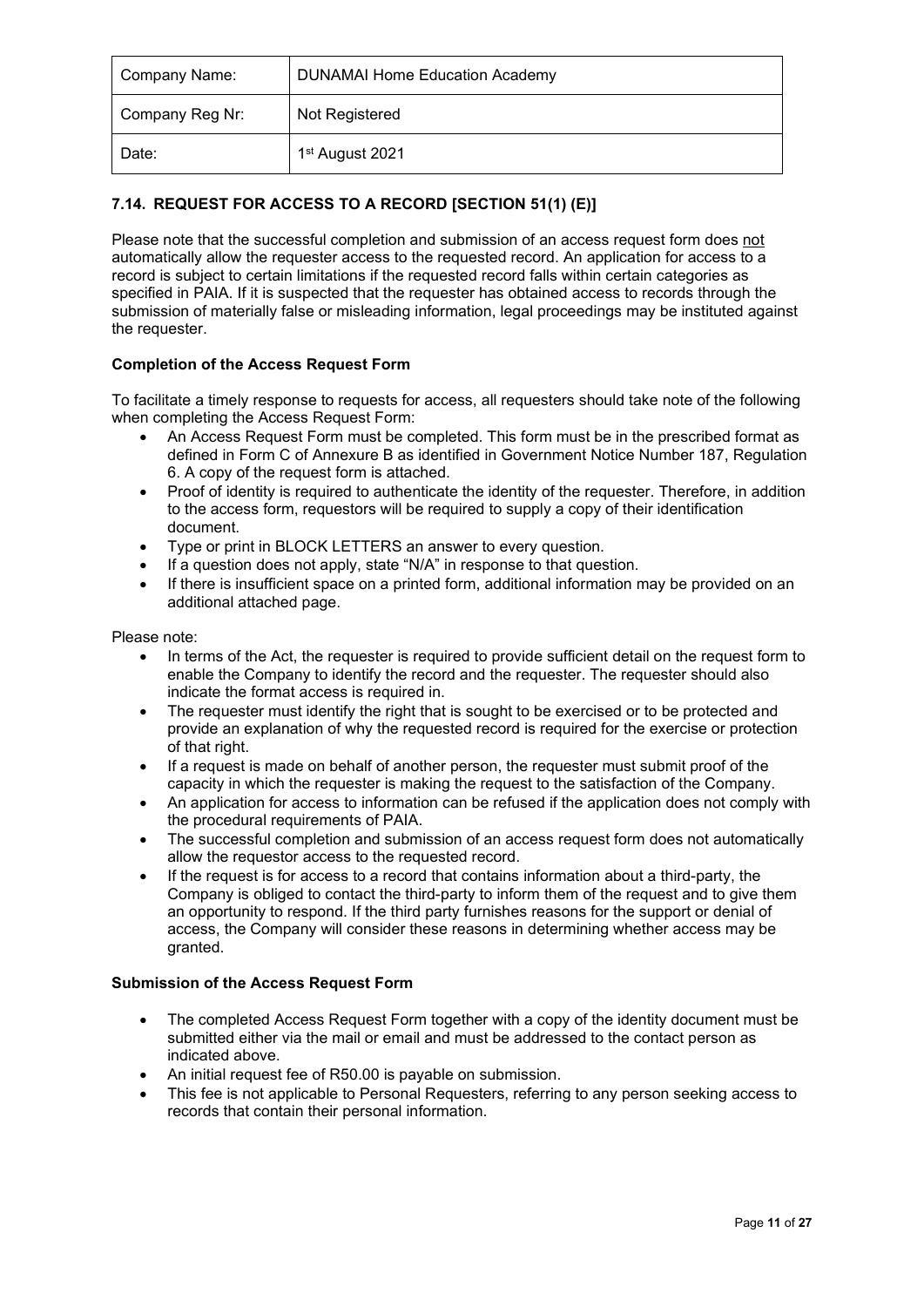| Company Name:   | <b>DUNAMAI Home Education Academy</b> |
|-----------------|---------------------------------------|
| Company Reg Nr: | Not Registered                        |
| Date:           | 1 <sup>st</sup> August 2021           |

# **Payment of Fees**

- Payment details can be obtained from the contact person as indicated above and can be made by EFT (no credit card payments are accepted). Proof of payment must be supplied.
- The access fee must be paid prior to access being given to the requested record.
- If the request for access is successful an access fee may be required for the search, reproduction or preparation of the records and will be calculated based on the Prescribed Fees.
- If a deposit has been paid in respect of a request for access, which is refused, then the information officer concerned must repay the deposit to the requester.

# **Notification**

- The Company will, within 30 days of receipt of the request, decide whether to grant or decline the request and give notice with reasons (if required) to that effect.
- The 30-day period within which the Company must decide whether to grant or refuse the request, may be extended for a further period of not more than thirty days, if the request is for a large volume of information. Or the request requires a search for information held at another office of the Company and the information cannot reasonably be obtained within the original 30-day period. The Company will notify the requester in writing should an extension be sought.
- The Company will notify the requester in writing should an extension be sought.

# **Grounds for Refusal of Access to Records**

The main grounds for refusal of a request for information are:

- Mandatory protection of the privacy of a third-party who is a natural person, who would involve the unreasonable disclosure of personal information of that natural person.
- Mandatory protection of the commercial information of a third-party if the record contains:
	- $\circ$  Trade secrets of that party.<br>  $\circ$  Financial commercial scie
	- Financial, commercial, scientific, or technical information which disclosure could likely cause harm to the financial or commercial interests of that party.
	- $\circ$  Information disclosed in confidence by a third-party to the Company if the disclosure could put that third party to a disadvantage in negotiations or commercial competition.
- Mandatory protection of confidential information of third-parties if it is protected in terms of any agreement.
- Mandatory protection of the safety of individuals and the protection of property.
- Mandatory protection of records which could be regarded as privileged in legal proceedings.
	- The commercial activities of the Company which may include:
		- o Trade secrets of the Company.<br> **Company** Commercial scientific
			- Financial, commercial, scientific, or technical information which disclosure could likely cause harm to the financial or commercial interests of the Company.

Note that the requester may lodge an application with the court against the Company's rejection of an application. For details on the procedure, please refer to Chapter 2 of Part 4 of the Act.

If the request of access is granted, the requester will be able to gain access to the requested records as soon as is reasonably possible but only after the access fees have been paid.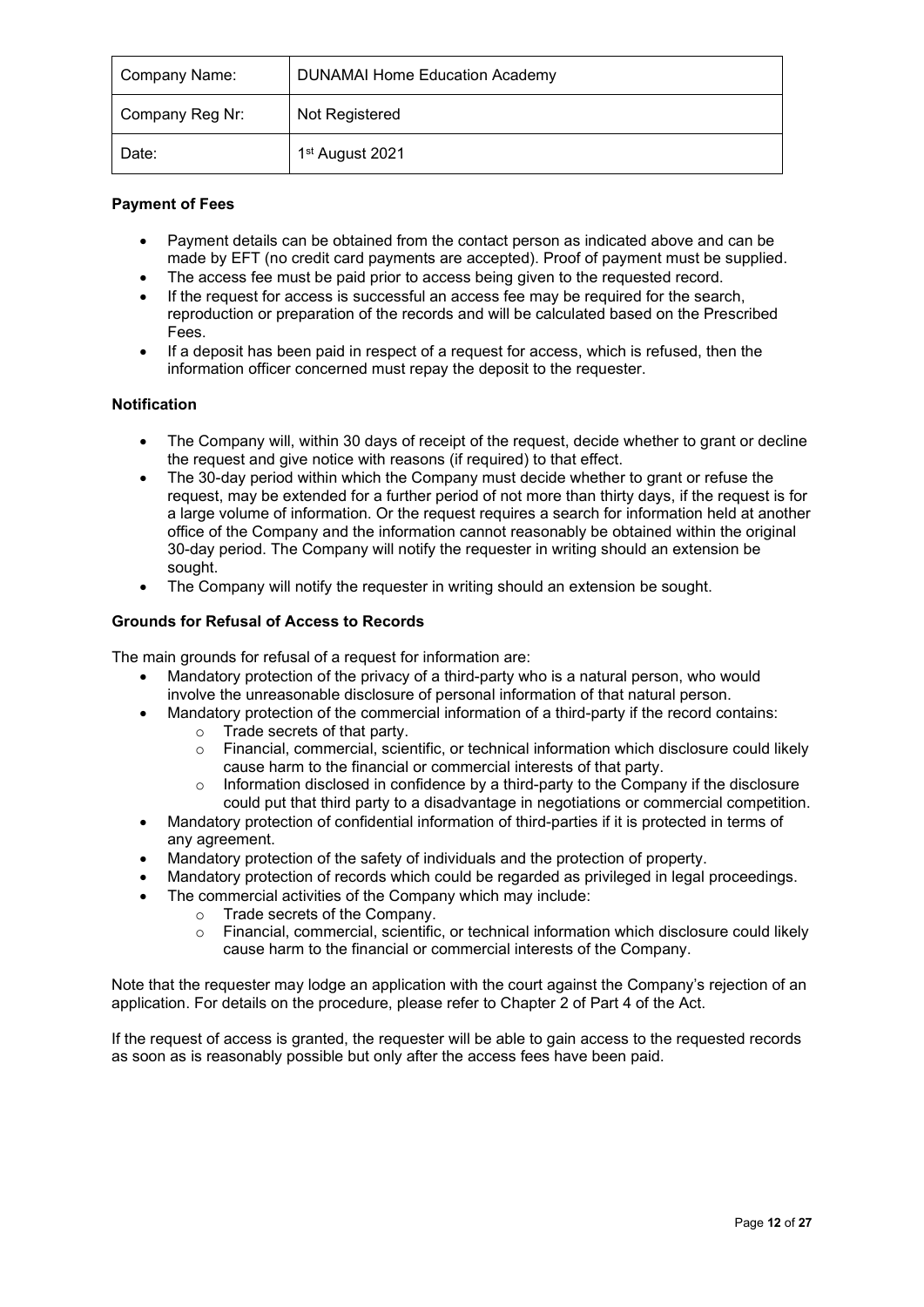| Company Name:   | <b>DUNAMAI Home Education Academy</b> |
|-----------------|---------------------------------------|
| Company Reg Nr: | Not Registered                        |
| Date:           | 1 <sup>st</sup> August 2021           |

#### **Fees**

A requester who seeks access to a record containing personal information about that requester is not required to pay the request fee. Every other requester, who is not a personal requester, must pay the required request fee.

If the request is granted then further fees are payable for the search, reproduction, preparation and for any time that has exceeded the prescribed hours to search and prepare the record for disclosure.

#### **Schedule of Fees**

The fee for a copy of the manual as contemplated in Regulation 9(2)(c) is R1,10 for every photocopy of an A4-size page or part thereof.

The fees for reproduction referred to in Regulation 11(1) are as follows:

| (a) |                                                          | For every photocopy of an A4-size page or                      |                    |  |
|-----|----------------------------------------------------------|----------------------------------------------------------------|--------------------|--|
|     |                                                          | part thereof                                                   | R <sub>1</sub> ,10 |  |
| (b) |                                                          | For every printed copy of an A4-size page or part thereof held |                    |  |
|     | on a computer or in electronic or machine- readable form |                                                                | R <sub>0</sub> ,75 |  |
| (c) |                                                          | For a copy in a computer-readable form on compact disc         |                    |  |
| (d) | (i)                                                      | For a transcription of visual images,                          |                    |  |
|     |                                                          | for an A4-size page or part thereof                            | R40,00             |  |
|     | (ii)                                                     | For a copy of visual images                                    | R60,00             |  |
| (e) | (i)                                                      | For a transcription of an audio record,                        |                    |  |
|     |                                                          | for an A4-size page or part thereof                            | R20,00             |  |
|     | (ii)                                                     | For a copy of an audio record                                  | R30,00             |  |

The request fee payable by a requester, other than a personal requester, referred to in Regulation 11(2) is R50,00.

The access fees payable by a requester referred to in Regulation 11(3) are as follows:

| (1)(a)<br>(b) | For every photocopy of an A4-size page or part thereof<br>For every printed copy of an A4-size page or part thereof held on |                                                        |                    |  |  |  |  |  |
|---------------|-----------------------------------------------------------------------------------------------------------------------------|--------------------------------------------------------|--------------------|--|--|--|--|--|
|               | a computer or in electronic or machine- readable form                                                                       |                                                        |                    |  |  |  |  |  |
| (c)           |                                                                                                                             | For a copy in a computer-readable form on compact disc | R70,00             |  |  |  |  |  |
| (d)           | $\mathbf{I}$                                                                                                                | For a transcription of visual images, for an A4-size   | R40,00             |  |  |  |  |  |
|               | (ii)                                                                                                                        | For a copy of visual images                            | R60,00             |  |  |  |  |  |
| (e)           | (i)                                                                                                                         | For a transcription of an audio record,                |                    |  |  |  |  |  |
|               |                                                                                                                             | for an A4-size page or part thereof                    | R <sub>20,00</sub> |  |  |  |  |  |
|               | (ii)                                                                                                                        | For a copy of an audio record                          | R30,00             |  |  |  |  |  |

To search for and prepare the record for disclosure, R30,00 for each hour or part of an hour reasonably required for such search and preparation.

The actual postage is payable when a copy of a record must be posted to a requester.

All fees are subject to change as allowed for in PAIA and consequently such escalations may not always be immediately available at the time of the request being made. Requesters shall be informed of any changes in the fees prior to making a payment.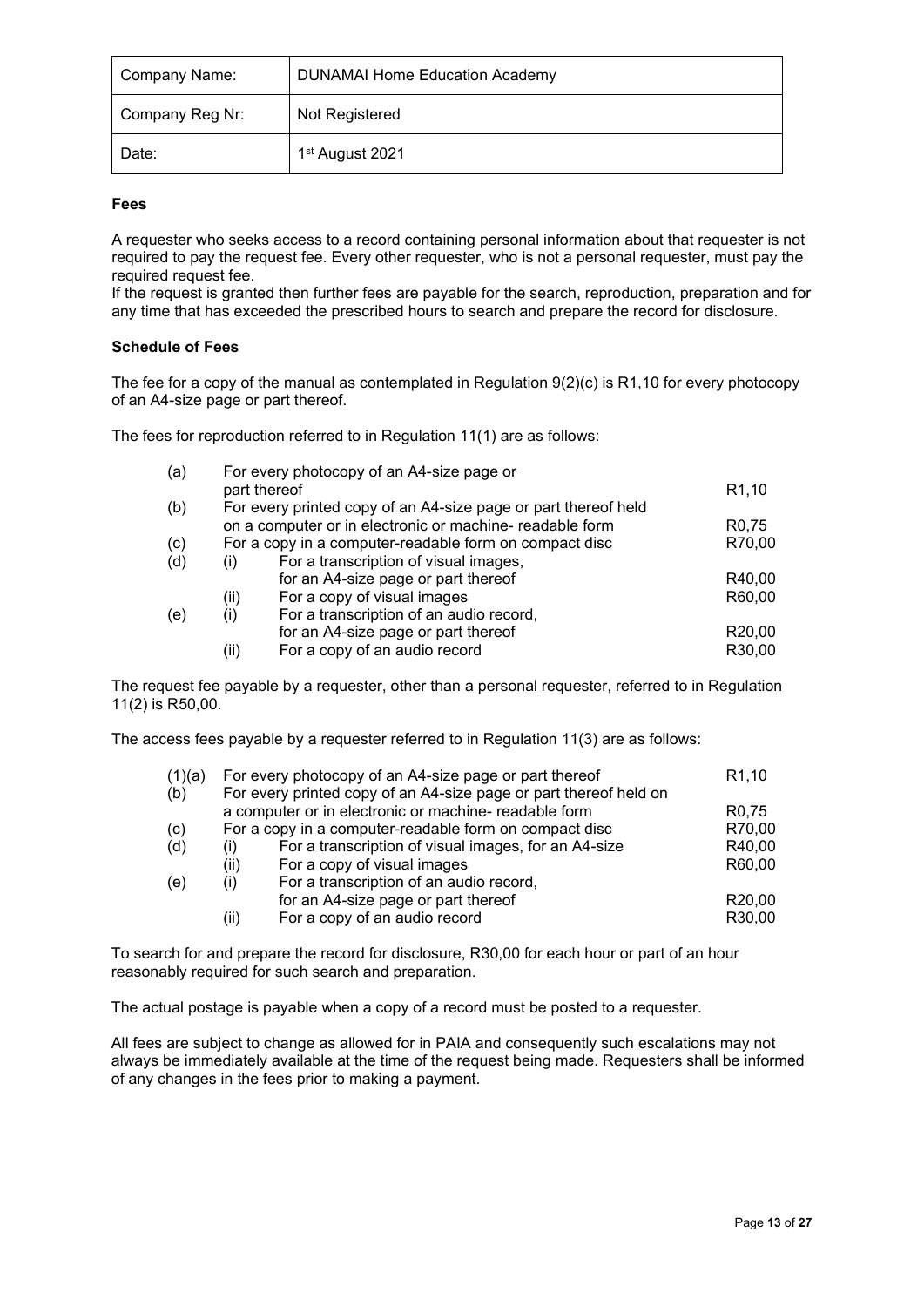| Company Name:   | <b>DUNAMAI Home Education Academy</b> |  |  |  |  |  |  |
|-----------------|---------------------------------------|--|--|--|--|--|--|
| Company Reg Nr: | Not Registered                        |  |  |  |  |  |  |
| Date:           | 1 <sup>st</sup> August 2021           |  |  |  |  |  |  |

# **7.15. REMEDIES AVAILABLE WHEN THE COMPANY REFUSES A REQUEST**

#### **Internal Remedies**

The Company does not have internal appeal procedures. The decision made by the Information Officer is final. Requesters will have to exercise such external remedies at their disposal if the request for information is refused, and the requestor is not satisfied with the answer supplied by the Information Officer.

#### **External Remedies**

A requestor that is dissatisfied with the Information Officer's refusal to disclose information, may within 30 days of notification of the decision, may apply to a Court for relief.

A third-party dissatisfied with the Information Officer's decision to grant a request for information, may within 30 days of notification of the decision, apply to a Court for relief.

For purposes of PAIA, the Courts that have jurisdiction over these applications are the Constitutional Court, the High Court or another court of similar status and a Magistrate's Court.

# **7.16. UPDATING OF THE PAIA MANUAL**

The Company will update this PAIA Manual at such intervals as may be deemed necessary.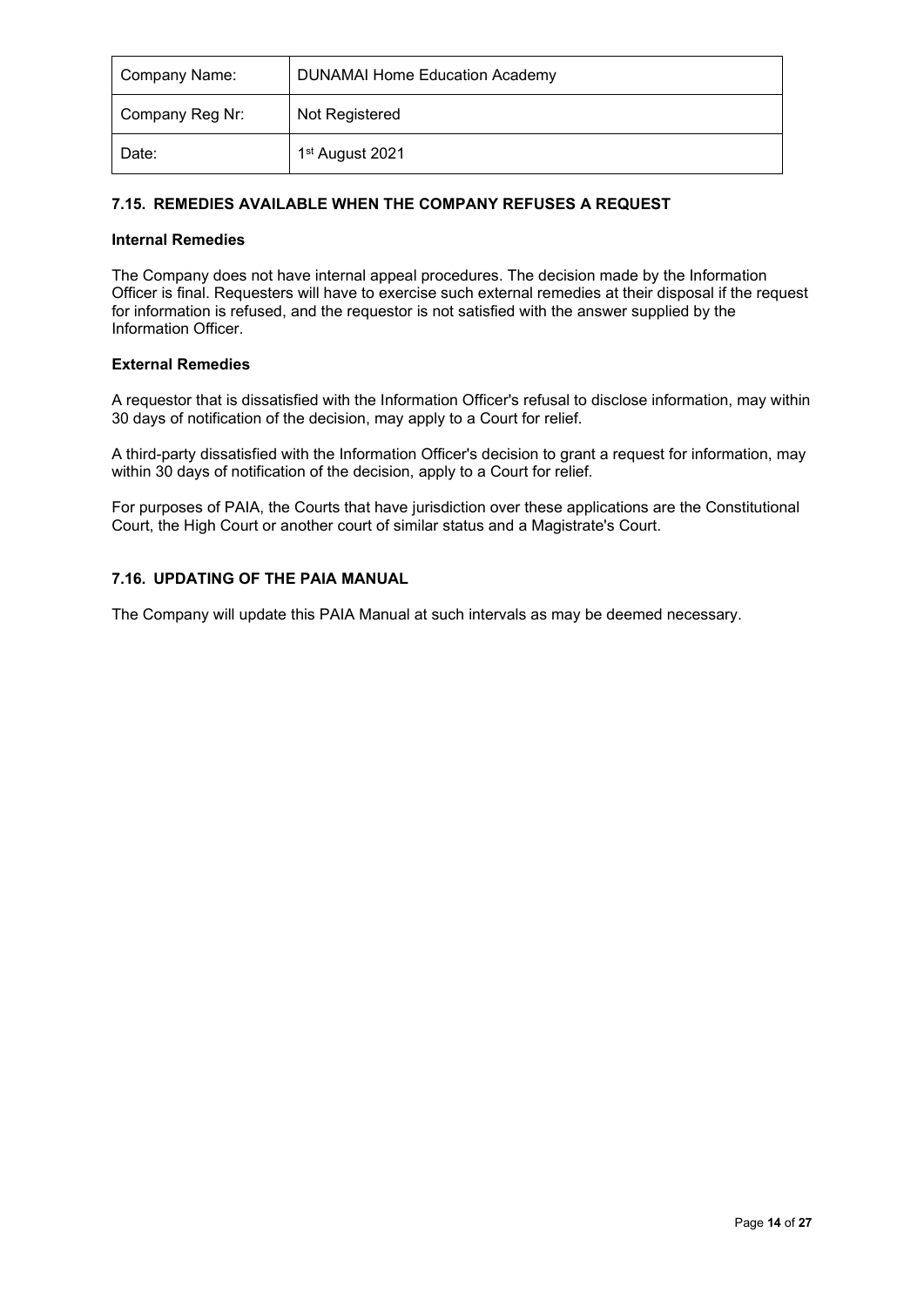| Company Name:   | <b>DUNAMAI Home Education Academy</b> |  |  |  |  |  |  |
|-----------------|---------------------------------------|--|--|--|--|--|--|
| Company Reg Nr: | Not Registered                        |  |  |  |  |  |  |
| Date:           | 1 <sup>st</sup> August 2021           |  |  |  |  |  |  |



**REPUBLIC OF SOUTH AFRICA** 

# FORM A<br>REQUEST FOR ACCESS TO RECORD OF PUBLIC BODY<br>(Section 18(1) of the Promotion of Access to Information Act, 2000 (Act No. 2 of 2000))<br>[Regulation 6]

# **FOR DEPARTMENTAL USE**

| SIGNATURE OF INFORMATION OFFICER/DEPUTY INFORMATION OFFICER |  |
|-------------------------------------------------------------|--|

#### A. Particulars of public body

The Information Officer/Deputy Information Officer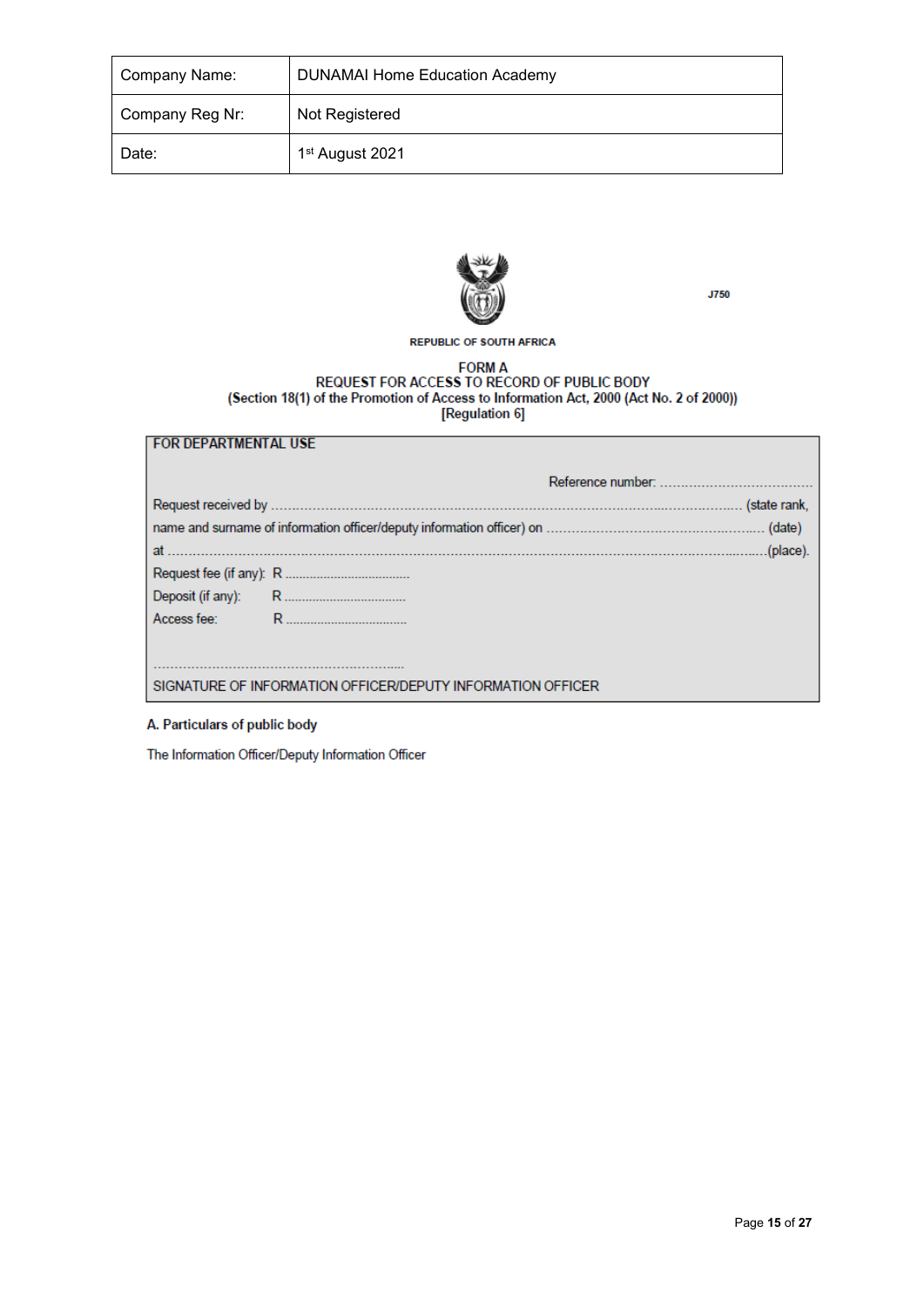| Company Name:   | <b>DUNAMAI Home Education Academy</b> |  |  |  |  |  |  |
|-----------------|---------------------------------------|--|--|--|--|--|--|
| Company Reg Nr: | Not Registered                        |  |  |  |  |  |  |
| Date:           | 1 <sup>st</sup> August 2021           |  |  |  |  |  |  |

#### FORM A: REQUEST FOR ACCESS TO RECORD OF PUBLIC BODY

#### B. Particulars of person requesting access to the record

| (a) The particulars of the person who requests access to the record must be given below.<br>(b) The address and/or fax number in the Republic to which the information is to be sent, must be given.<br>(c) Proof of the capacity in which the request is made, if applicable, must be attached. |  |  |  |  |  |  |  |  |  |  |  |  |
|--------------------------------------------------------------------------------------------------------------------------------------------------------------------------------------------------------------------------------------------------------------------------------------------------|--|--|--|--|--|--|--|--|--|--|--|--|
|                                                                                                                                                                                                                                                                                                  |  |  |  |  |  |  |  |  |  |  |  |  |
| Full names and surname:                                                                                                                                                                                                                                                                          |  |  |  |  |  |  |  |  |  |  |  |  |
| Identity number:                                                                                                                                                                                                                                                                                 |  |  |  |  |  |  |  |  |  |  |  |  |
| Postal address:                                                                                                                                                                                                                                                                                  |  |  |  |  |  |  |  |  |  |  |  |  |
| Telephone number:                                                                                                                                                                                                                                                                                |  |  |  |  |  |  |  |  |  |  |  |  |
| E-mail address:                                                                                                                                                                                                                                                                                  |  |  |  |  |  |  |  |  |  |  |  |  |

Capacity in which request is made, when made on behalf of another person:

#### C. Particulars of person on whose behalf request is made

| This section must be completed ONLY if a request for information is made on behalf of another person.                                                                                                                                                                                                                                           |  |  |  |  |  |  |  |  |  |  |  |  |
|-------------------------------------------------------------------------------------------------------------------------------------------------------------------------------------------------------------------------------------------------------------------------------------------------------------------------------------------------|--|--|--|--|--|--|--|--|--|--|--|--|
|                                                                                                                                                                                                                                                                                                                                                 |  |  |  |  |  |  |  |  |  |  |  |  |
| Full names and surname:                                                                                                                                                                                                                                                                                                                         |  |  |  |  |  |  |  |  |  |  |  |  |
| Identity number:                                                                                                                                                                                                                                                                                                                                |  |  |  |  |  |  |  |  |  |  |  |  |
| <b>D. Particulars of record</b>                                                                                                                                                                                                                                                                                                                 |  |  |  |  |  |  |  |  |  |  |  |  |
| Provide full particulars of the record to which access is requested, including the reference number if that is known<br>(a)<br>to you, to enable the record to be located.<br>(b)<br>If the provided space is inadequate, please continue on a separate folio and attach it to this form. The requester<br>must sign all the additional folios. |  |  |  |  |  |  |  |  |  |  |  |  |
| 1. Description of record or relevant part of the record:                                                                                                                                                                                                                                                                                        |  |  |  |  |  |  |  |  |  |  |  |  |
|                                                                                                                                                                                                                                                                                                                                                 |  |  |  |  |  |  |  |  |  |  |  |  |
|                                                                                                                                                                                                                                                                                                                                                 |  |  |  |  |  |  |  |  |  |  |  |  |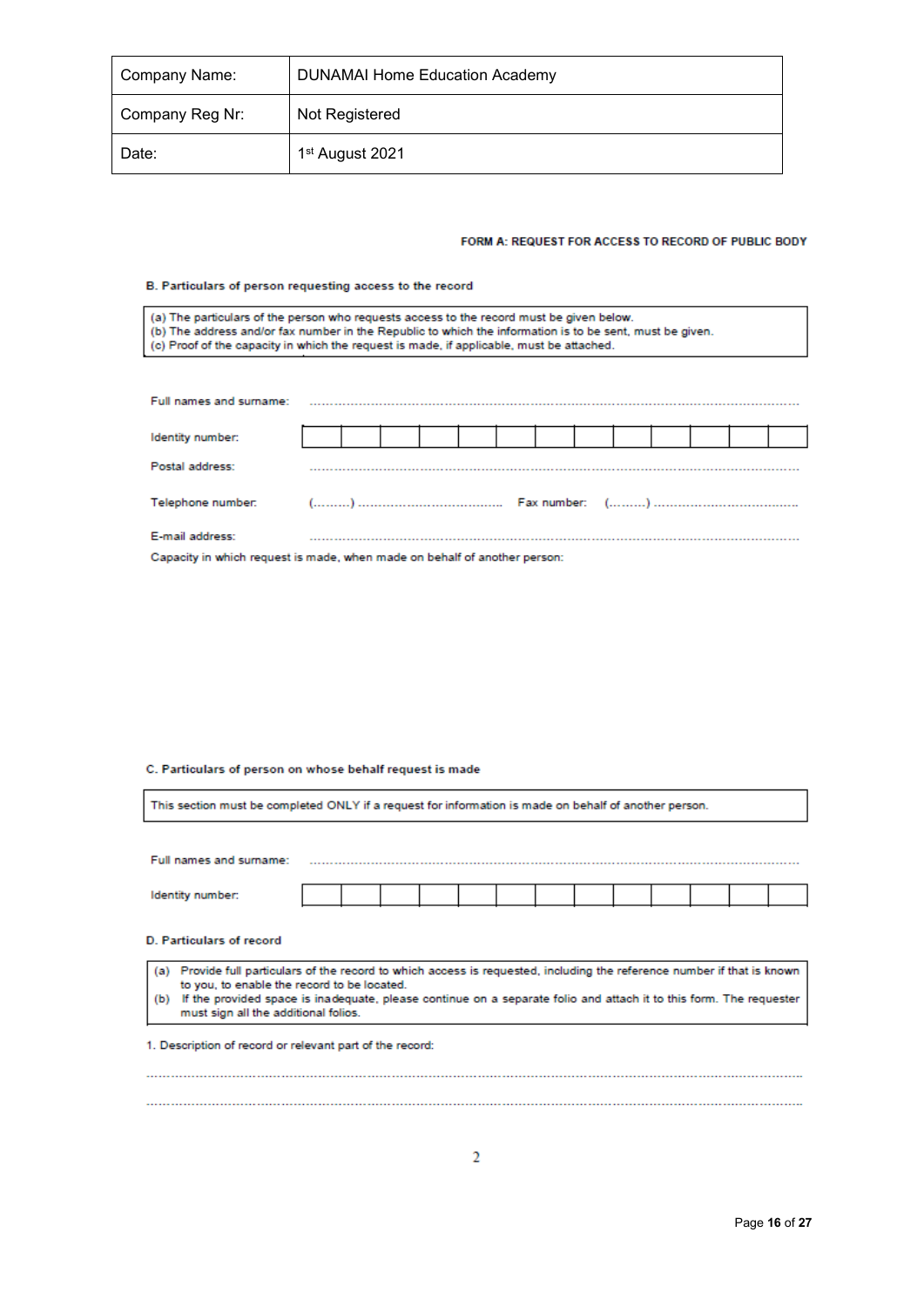| Company Name:   | <b>DUNAMAI Home Education Academy</b> |  |  |  |  |  |  |
|-----------------|---------------------------------------|--|--|--|--|--|--|
| Company Reg Nr: | Not Registered                        |  |  |  |  |  |  |
| Date:           | 1 <sup>st</sup> August 2021           |  |  |  |  |  |  |

#### FORM A: REQUEST FOR ACCESS TO RECORD OF PUBLIC BODY

| 3. Any further particulars of record: |  |
|---------------------------------------|--|
|                                       |  |
|                                       |  |
|                                       |  |
|                                       |  |
|                                       |  |

#### E. Fees

| (a) A request for access to a record, other than a record containing personal information about yourself, will be        |  |  |  |  |  |  |  |  |  |  |
|--------------------------------------------------------------------------------------------------------------------------|--|--|--|--|--|--|--|--|--|--|
| processed only after a request fee has been paid.                                                                        |  |  |  |  |  |  |  |  |  |  |
| (b) You will be notified of the amount required to be paid as the request fee.                                           |  |  |  |  |  |  |  |  |  |  |
| (a) The factorizable for access to a present dependence the faces in which access is considered and the proposable time. |  |  |  |  |  |  |  |  |  |  |

- (c) The fee payable for access to a record depends on the form in which access is required and the reasonable time required to search for and prepare a record.
- (d) If you qualify for exemption of the payment of any fee, please state the reason for exemption.

#### Reason for exemption from payment of fees:

#### F. Form of access to record

If you are prevented by a disability to read, view or listen to the record in the form of access provided for in 1 to 4 below, state your disability and indicate in which form the record is required.

| Disability:                                                                                                                                                                                                                                                                                                                                                                                                                         |                                                 |  |  |  |  |  |  | Form in which record<br>is required: |  |
|-------------------------------------------------------------------------------------------------------------------------------------------------------------------------------------------------------------------------------------------------------------------------------------------------------------------------------------------------------------------------------------------------------------------------------------|-------------------------------------------------|--|--|--|--|--|--|--------------------------------------|--|
|                                                                                                                                                                                                                                                                                                                                                                                                                                     | Mark the appropriate box with an X.             |  |  |  |  |  |  |                                      |  |
| NOTES:<br>(a) Compliance with your request for access in the specified form may depend on the form in which the record is<br>available.<br>(b) Access in the form requested may be refused in certain circumstances. In such a case you will be informed if<br>access will be granted in another form.<br>(c) The fee payable for access to the record, if any, will be determined partly by the form in which access is requested. |                                                 |  |  |  |  |  |  |                                      |  |
|                                                                                                                                                                                                                                                                                                                                                                                                                                     |                                                 |  |  |  |  |  |  |                                      |  |
|                                                                                                                                                                                                                                                                                                                                                                                                                                     | 1. If the record is in written or printed form: |  |  |  |  |  |  |                                      |  |
|                                                                                                                                                                                                                                                                                                                                                                                                                                     |                                                 |  |  |  |  |  |  |                                      |  |

|                                                                                                                                               | copy of record* |  | inspection of record |                                 |  |  |  |  |  |  |
|-----------------------------------------------------------------------------------------------------------------------------------------------|-----------------|--|----------------------|---------------------------------|--|--|--|--|--|--|
| 2. If record consists of visual images -<br>(this includes photographs, slides, video recordings, computer-generated images, sketches, etc.): |                 |  |                      |                                 |  |  |  |  |  |  |
|                                                                                                                                               | view the images |  | copy of the images"  | transcription of the<br>images' |  |  |  |  |  |  |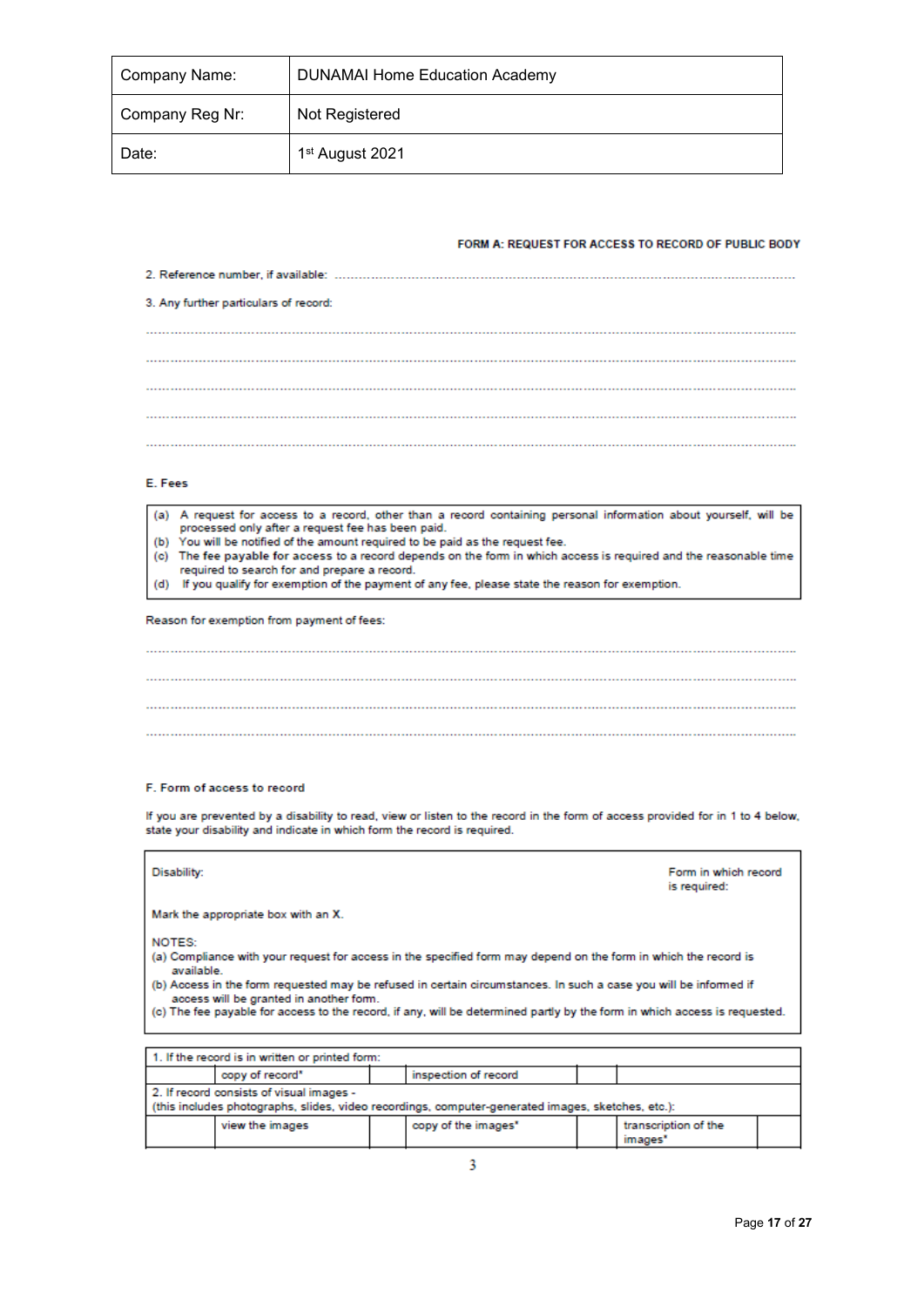| Company Name:   | <b>DUNAMAI Home Education Academy</b> |
|-----------------|---------------------------------------|
| Company Reg Nr: | Not Registered                        |
| Date:           | 1 <sup>st</sup> August 2021           |

#### FORM A: REQUEST FOR ACCESS TO RECORD OF PUBLIC BODY

|                                                                                                                                                                                |                                              |  | 3. If record consists of recorded words or information which can be reproduced in sound: |  |  |  |  |
|--------------------------------------------------------------------------------------------------------------------------------------------------------------------------------|----------------------------------------------|--|------------------------------------------------------------------------------------------|--|--|--|--|
|                                                                                                                                                                                | listen to the soundtrack<br>(audio cassette) |  | transcription of soundtrack*<br>(written or printed document)                            |  |  |  |  |
| 4. If record is held on computer or in an electronic or machine-readable form:                                                                                                 |                                              |  |                                                                                          |  |  |  |  |
| printed copy of record"<br>printed copy of information<br>copy in computer<br>derived from the record*<br>readable form*<br>(stiffy or compact disc)                           |                                              |  |                                                                                          |  |  |  |  |
| <b>YES</b><br><b>NO</b><br>"If you requested a copy or transcription of a record (above), do you wish the copy or<br>transcription to be posted to you?<br>Postage is payable. |                                              |  |                                                                                          |  |  |  |  |
| Note that if the record is not available in the language you prefer, access may be granted in the language in which the<br>record is available.                                |                                              |  |                                                                                          |  |  |  |  |

In which language would you prefer the record?

#### G. Notice of decision regarding request for access

You will be notified in writing whether your request has been approved / denied. If you wish to be informed in another<br>manner, please specify the manner and provide the necessary particulars to enable compliance with your

How would you prefer to be informed of the decision regarding your request for access to the record?

SIGNATURE OF REQUESTER / PERSON ON WHOSE BEHALF REQUEST IS MADE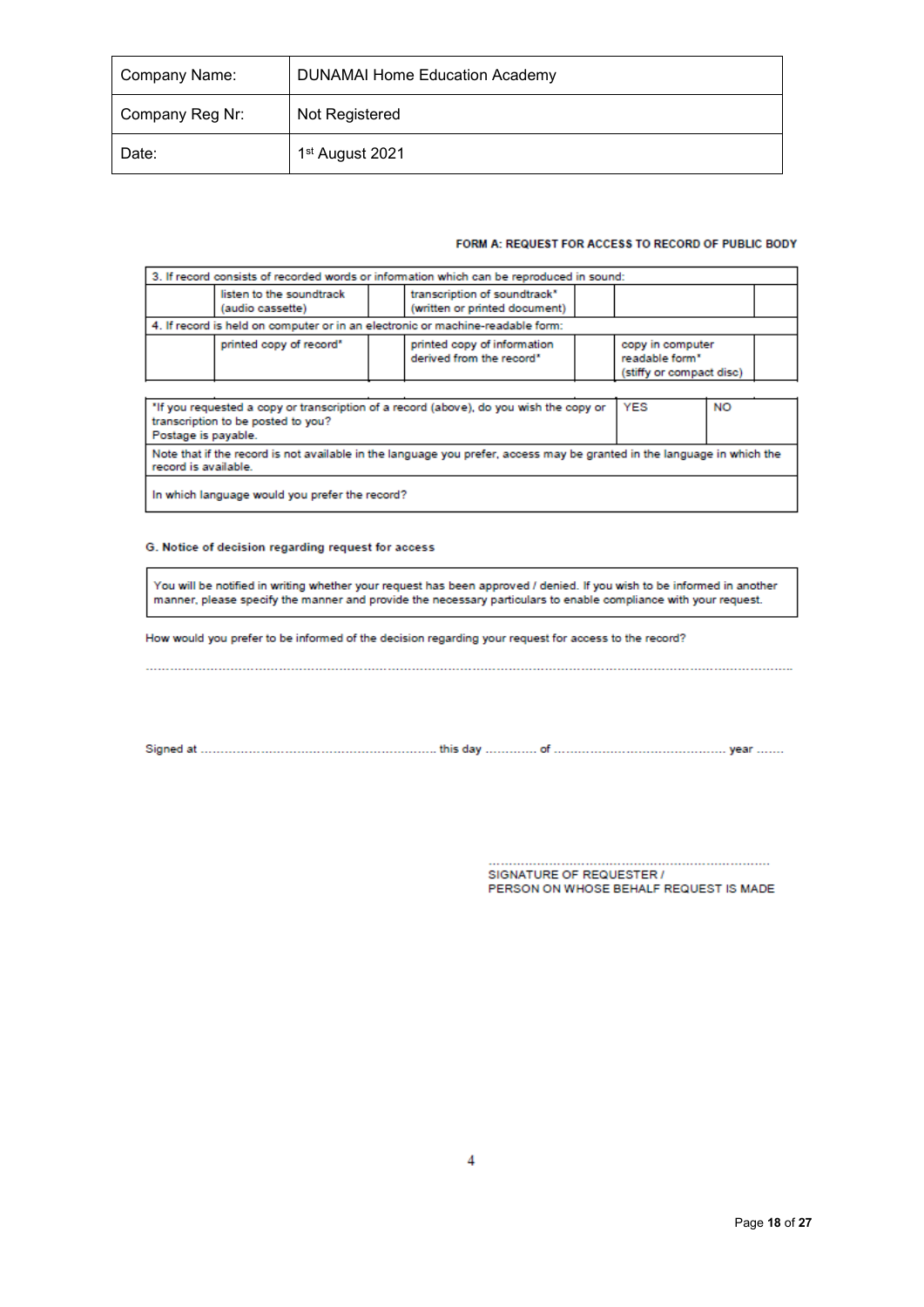| Company Name:   | <b>DUNAMAI Home Education Academy</b> |
|-----------------|---------------------------------------|
| Company Reg Nr: | Not Registered                        |
| Date:           | 1st August 2021                       |



# **REPUBLIC OF SOUTH AFRICA**

# **FORM B** NOTICE OF INTERNAL APPEAL (Section 75 of the Promotion of Access to Information Act, 2000 (Act No. 2 of 2000))<br>[Regulation 8]

A. Particulars of public body

The Information Officer/Deputy Information Officer:

B. Particulars of requester/third party who lodges the internal appeal

(a) The particulars of the person who lodge the internal appeal must be given below.<br>(b) Proof of the capacity in which appeal is lodged, if applicable, must be attached.<br>(c) If the appellant is a third person and not the

| Full names and sumame:                                                      |  |  |  |  |  |  |  |
|-----------------------------------------------------------------------------|--|--|--|--|--|--|--|
| Identity number:                                                            |  |  |  |  |  |  |  |
| Postal address:                                                             |  |  |  |  |  |  |  |
|                                                                             |  |  |  |  |  |  |  |
| E-mail address:                                                             |  |  |  |  |  |  |  |
| Conneity in which an internal annual on behalf of another necess is ledged: |  |  |  |  |  |  |  |

apacity in which an internal appeal on behalf of another person is lodged: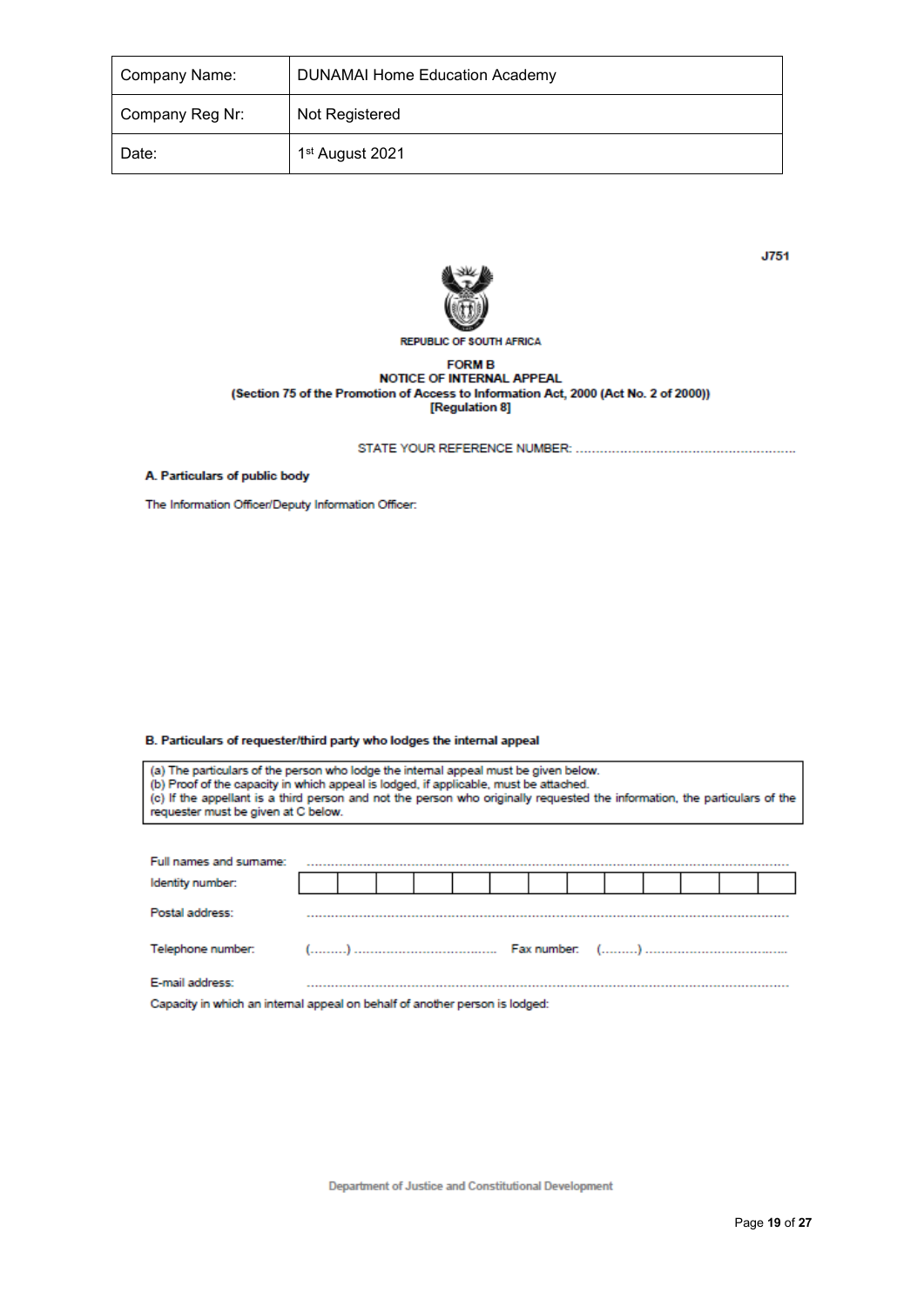| Company Name:   | <b>DUNAMAI Home Education Academy</b> |
|-----------------|---------------------------------------|
| Company Reg Nr: | Not Registered                        |
| Date:           | 1 <sup>st</sup> August 2021           |

#### FORM B: NOTICE OF INTERNAL APPEAL

#### C. Particulars of requester

This section must be completed ONLY if a third party (other than the requester) lodges the internal appeal.

| Full names and sumame: |  |  |  |  |  |  |  |
|------------------------|--|--|--|--|--|--|--|
|                        |  |  |  |  |  |  |  |

#### D. The decision against which the internal appeal is lodged

Mark the decision against which the internal appeal is lodged with an X in the appropriate box:

| Refusal of request for access                                                                                                      |
|------------------------------------------------------------------------------------------------------------------------------------|
| Decision regarding fees prescribed in terms of section 22 of the Act                                                               |
| Decision regarding the extension of the period within which the request must be dealt with in terms of<br>section 26(1) of the Act |
| Decision in terms of section 29(3) of the Act to refuse access in the form requested by the requester                              |
| Decision to grant request for access                                                                                               |

#### E. Grounds for appeal

If the provided space is inadequate, please continue on a separate folio and attach it to this form. You must sign all the additional folios.

State the grounds on which the internal appeal is based:

| State any other information that may be relevant in considering the appeal: |  |
|-----------------------------------------------------------------------------|--|
|                                                                             |  |
|                                                                             |  |
|                                                                             |  |
|                                                                             |  |
|                                                                             |  |
|                                                                             |  |

**Department of Justice and Constitutional Development**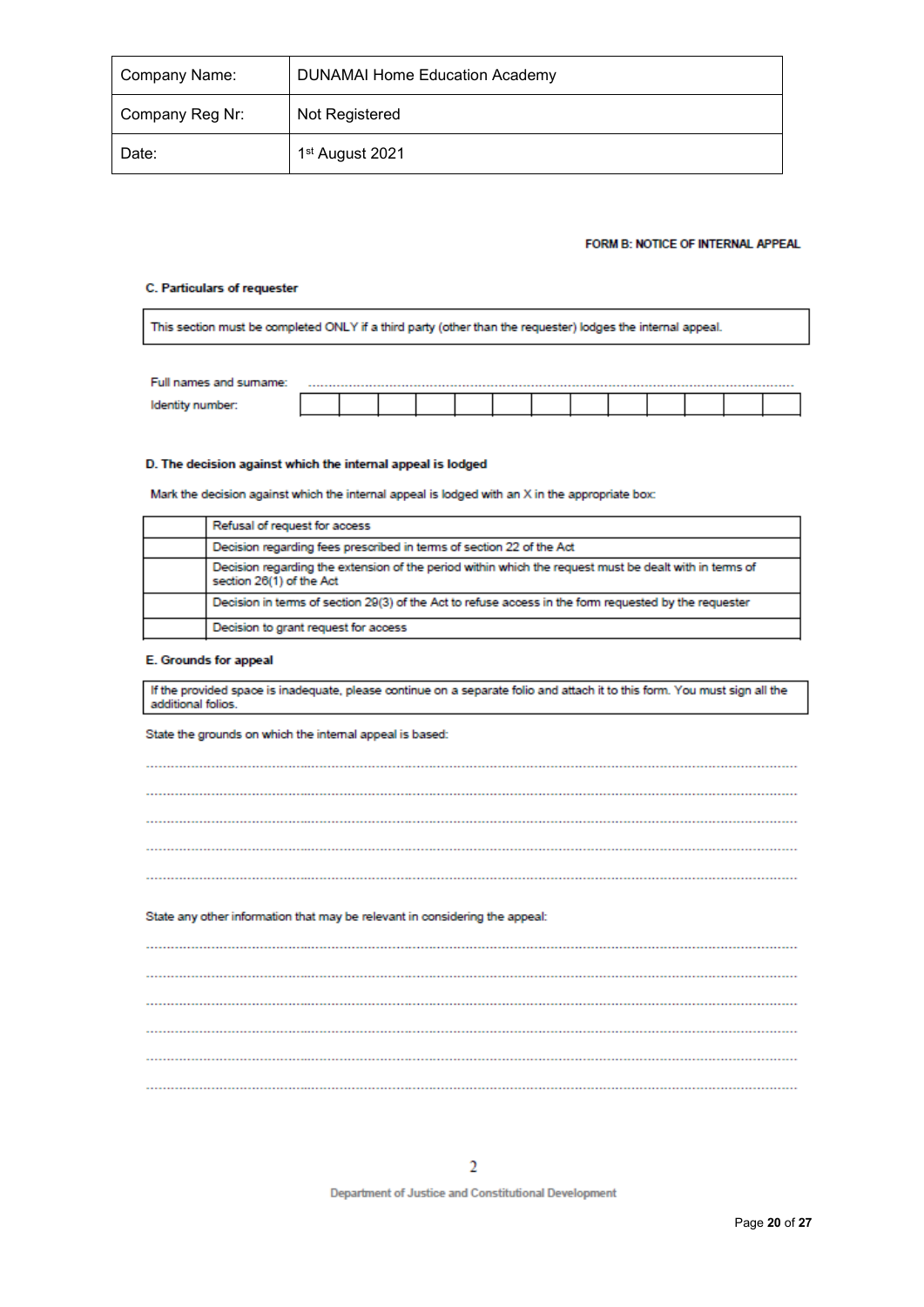| Company Name:   | <b>DUNAMAI Home Education Academy</b> |
|-----------------|---------------------------------------|
| Company Reg Nr: | Not Registered                        |
| Date:           | 1 <sup>st</sup> August 2021           |

#### FORM B: NOTICE OF INTERNAL APPEAL

#### F. Notice of decision on appeal

You will be notified in writing of the decision on your internal appeal. If you wish to be informed in another manner,<br>please specify the manner and provide the necessary particulars to enable compliance with your request.

| State the manner: |                                                                                    |
|-------------------|------------------------------------------------------------------------------------|
|                   | Particulars of manner: www.communication.com/communications.com/communications.com |
|                   |                                                                                    |

# SIGNATURE OF APPELLANT

| FOR DEPARTMENTAL USE:                                                                                                                                                                                                                |                                                                                   |  |  |  |  |
|--------------------------------------------------------------------------------------------------------------------------------------------------------------------------------------------------------------------------------------|-----------------------------------------------------------------------------------|--|--|--|--|
|                                                                                                                                                                                                                                      | <b>OFFICIAL RECORD OF INTERNAL APPEAL:</b>                                        |  |  |  |  |
|                                                                                                                                                                                                                                      |                                                                                   |  |  |  |  |
|                                                                                                                                                                                                                                      |                                                                                   |  |  |  |  |
| Appeal accompanied by the reasons for the information officer's/deputy information officer's decision and, where<br>applicable, the particulars of any third party to whom or which the record relates, submitted by the information |                                                                                   |  |  |  |  |
|                                                                                                                                                                                                                                      |                                                                                   |  |  |  |  |
|                                                                                                                                                                                                                                      |                                                                                   |  |  |  |  |
| <b>SUBSTITUTED</b>                                                                                                                                                                                                                   | DECISION OF INFORMATION OFFICER/DEPUTY INFORMATION OFFICER CONFIRMED/NEW DECISION |  |  |  |  |
|                                                                                                                                                                                                                                      |                                                                                   |  |  |  |  |
|                                                                                                                                                                                                                                      |                                                                                   |  |  |  |  |
|                                                                                                                                                                                                                                      | RECEIVED BY THE INFORMATION OFFICER/DEPUTY INFORMATION OFFICER FROM THE RELEVANT  |  |  |  |  |
|                                                                                                                                                                                                                                      |                                                                                   |  |  |  |  |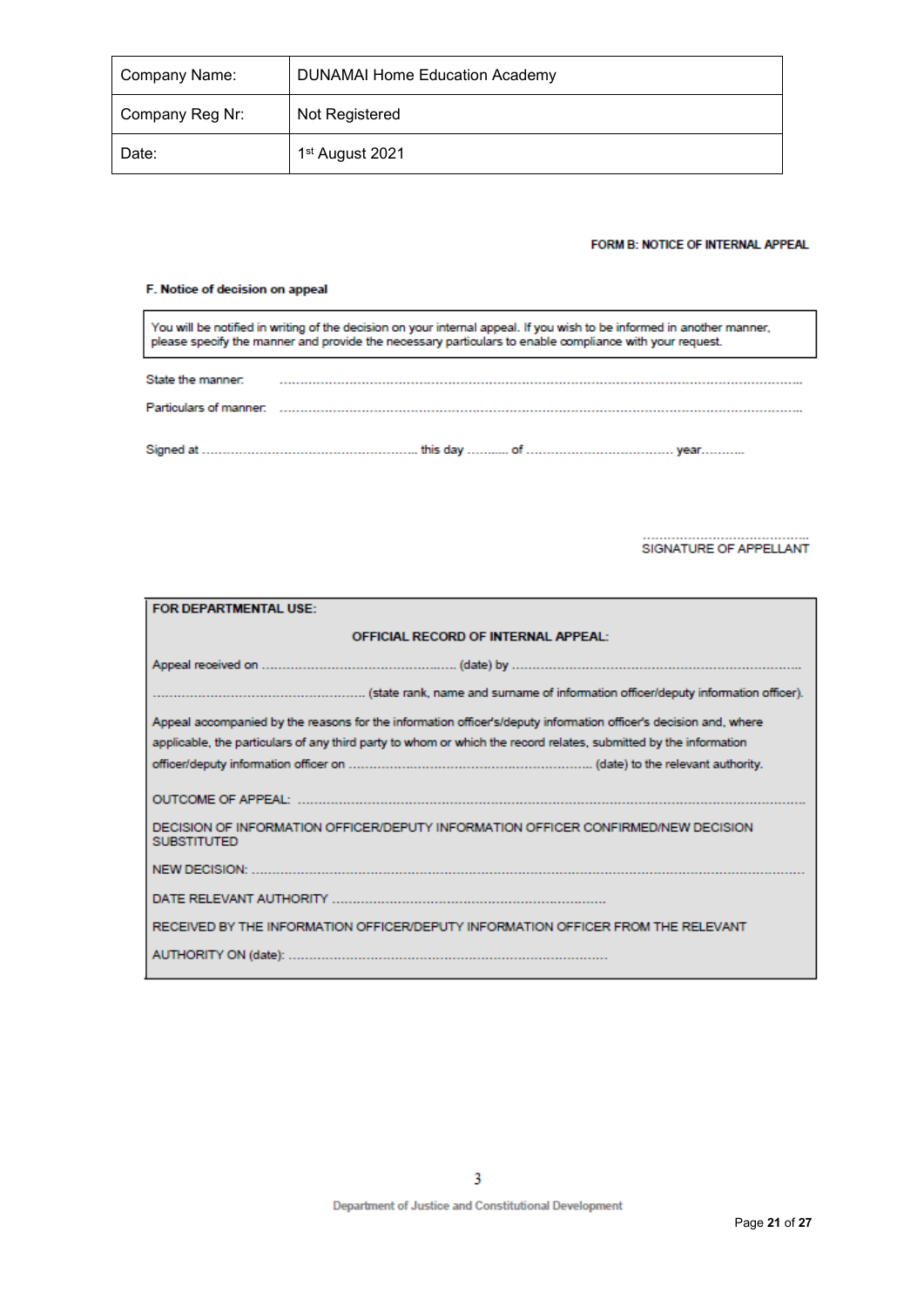| Company Name:   | <b>DUNAMAI Home Education Academy</b> |
|-----------------|---------------------------------------|
| Company Reg Nr: | Not Registered                        |
| Date:           | 1 <sup>st</sup> August 2021           |



#### **REPUBLIC OF SOUTH AFRICA**

**FORM C** REQUEST FOR ACCESS TO RECORD OF PRIVATE BODY (Section 53(1) of the Promotion of Access to Information Act, 2000 (Act No. 2 of 2000)) [Regulation 10]

A. Particulars of private body The Head:

#### B. Particulars of person requesting access to the record

(a) The particulars of the person who requests access to the record must be given below. (b) The address and/or fax number in the Republic to which the information is to be sent must be given. (c) Proof of the capacity in which the request is made, if applicable, must be attached.

| Full names and surname:                                                   |  |  |  |  |  |  |  |  |  |
|---------------------------------------------------------------------------|--|--|--|--|--|--|--|--|--|
| Identity number:                                                          |  |  |  |  |  |  |  |  |  |
| Postal address:                                                           |  |  |  |  |  |  |  |  |  |
| Telephone number:                                                         |  |  |  |  |  |  |  |  |  |
| E-mail address:                                                           |  |  |  |  |  |  |  |  |  |
| Capacity in which request is made, when made on behalf of another person: |  |  |  |  |  |  |  |  |  |

# C. Particulars of person on whose behalf request is made

This section must be completed ONLY if a request for information is made on behalf of another person.

| Full names and surname: |  |  |  |  |  |  |  |
|-------------------------|--|--|--|--|--|--|--|
|                         |  |  |  |  |  |  |  |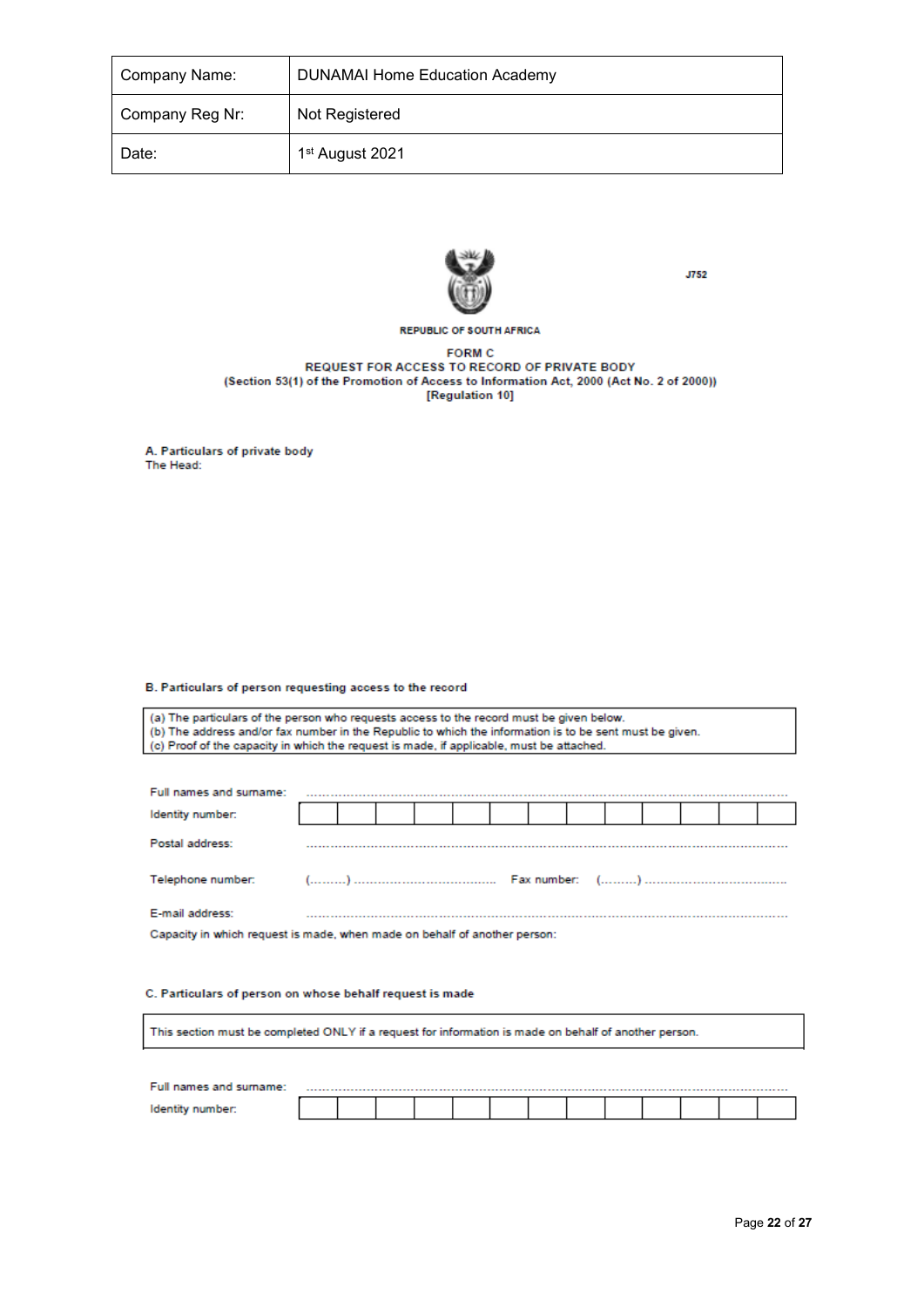| Company Name:   | <b>DUNAMAI Home Education Academy</b> |
|-----------------|---------------------------------------|
| Company Reg Nr: | Not Registered                        |
| Date:           | 1 <sup>st</sup> August 2021           |

#### FORM C: REQUEST FOR ACCESS TO RECORD OF PRIVATE BODY

#### D. Particulars of record

| (a) Provide full particulars of the record to which access is requested, including the reference number if that is known to<br>you, to enable the record to be located. |
|-------------------------------------------------------------------------------------------------------------------------------------------------------------------------|
| (b) If the provided space is inadequate, please continue on a separate folio and attach it to this form. The requester<br>must sign all the additional folios.          |
| 1. Description of record or relevant part of the record:                                                                                                                |
|                                                                                                                                                                         |
|                                                                                                                                                                         |
|                                                                                                                                                                         |
|                                                                                                                                                                         |
| 2. Reference number, if available:                                                                                                                                      |
|                                                                                                                                                                         |
|                                                                                                                                                                         |
|                                                                                                                                                                         |
|                                                                                                                                                                         |
| 3. Any further particulars of record:                                                                                                                                   |
|                                                                                                                                                                         |
|                                                                                                                                                                         |
|                                                                                                                                                                         |
|                                                                                                                                                                         |

#### E. Fees

| (a) | A request for access to a record, other than a record containing personal information about yourself, will be  |
|-----|----------------------------------------------------------------------------------------------------------------|
|     | processed only after a request fee has been paid.                                                              |
| (b) | You will be notified of the amount required to be paid as the request fee.                                     |
| (c) | The fee payable for access to a record depends on the form in which access is required and the reasonable time |
|     | required to search for and prepare a record.                                                                   |
| (d) | If you qualify for exemption of the payment of any fee, please state the reason for exemption.                 |

#### Reason for exemption from payment of fees: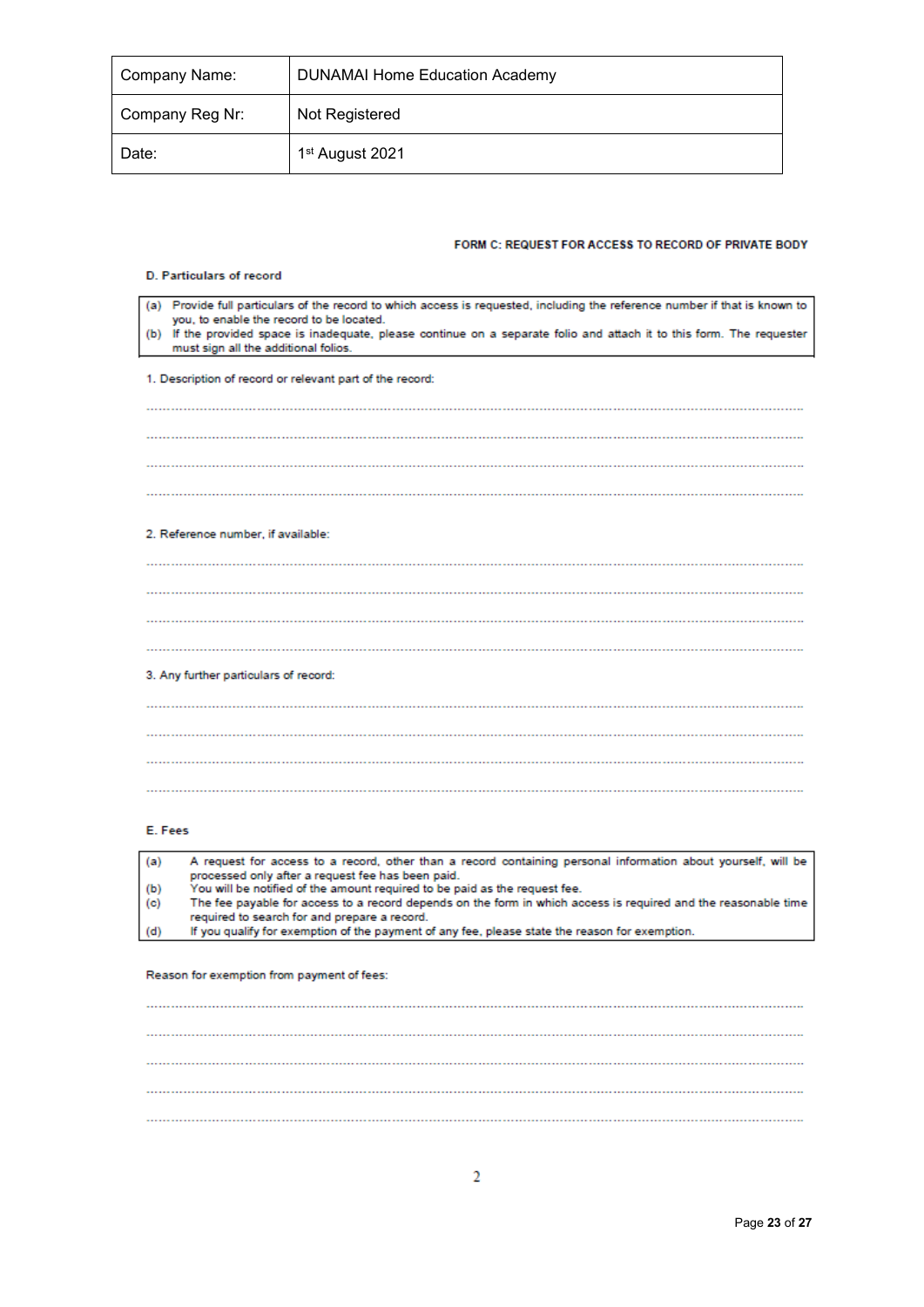| Company Name:   | <b>DUNAMAI Home Education Academy</b> |
|-----------------|---------------------------------------|
| Company Reg Nr: | Not Registered                        |
| Date:           | 1 <sup>st</sup> August 2021           |

#### FORM C: REQUEST FOR ACCESS TO RECORD OF PRIVATE BODY

#### F. Form of access to record

If you are prevented by a disability to read, view or listen to the record in the form of access provided for in 1 to 4 below,<br>state your disability and indicate in which form the record is required.

| Disability:<br>Form in which record is required:                                                                              |                                                                                                                  |                                                                                                                           |  |  |  |  |  |  |
|-------------------------------------------------------------------------------------------------------------------------------|------------------------------------------------------------------------------------------------------------------|---------------------------------------------------------------------------------------------------------------------------|--|--|--|--|--|--|
| Mark the appropriate box with an X.                                                                                           |                                                                                                                  |                                                                                                                           |  |  |  |  |  |  |
| NOTES:                                                                                                                        |                                                                                                                  |                                                                                                                           |  |  |  |  |  |  |
| (a) Compliance with your request for access in the specified form may depend on the form in which the record is<br>available. |                                                                                                                  |                                                                                                                           |  |  |  |  |  |  |
| access will be granted in another form.                                                                                       | (b) Access in the form requested may be refused in certain circumstances. In such a case you will be informed if |                                                                                                                           |  |  |  |  |  |  |
|                                                                                                                               |                                                                                                                  | (c) The fee payable for access to the record, if any, will be determined partly by the form in which access is requested. |  |  |  |  |  |  |
|                                                                                                                               |                                                                                                                  |                                                                                                                           |  |  |  |  |  |  |
| 1. If the record is in written or printed form:                                                                               |                                                                                                                  |                                                                                                                           |  |  |  |  |  |  |
| copy of record*                                                                                                               | inspection of record                                                                                             |                                                                                                                           |  |  |  |  |  |  |

| www.communications.com                                                                                                                        |  | <b>Mapedon of record</b>                                      |  |                                                                |  |  |  |
|-----------------------------------------------------------------------------------------------------------------------------------------------|--|---------------------------------------------------------------|--|----------------------------------------------------------------|--|--|--|
| 2. If record consists of visual images -<br>(this includes photographs, slides, video recordings, computer-generated images, sketches, etc.): |  |                                                               |  |                                                                |  |  |  |
| view the images                                                                                                                               |  | copy of the images"                                           |  | transcription of the<br>images"                                |  |  |  |
| 3. If record consists of recorded words or information which can be reproduced in sound:                                                      |  |                                                               |  |                                                                |  |  |  |
| listen to the soundtrack<br>(audio cassette)                                                                                                  |  | transcription of soundtrack*<br>(written or printed document) |  |                                                                |  |  |  |
| 4. If record is held on computer or in an electronic or machine-readable form:                                                                |  |                                                               |  |                                                                |  |  |  |
| printed copy of record"                                                                                                                       |  | printed copy of information<br>derived from the record*       |  | copy in computer<br>readable form*<br>(stiffy or compact disc) |  |  |  |

| "If you requested a copy or transcription of a record (above), do you wish the copy or YES | NO |
|--------------------------------------------------------------------------------------------|----|
| transcription to be posted to you?                                                         |    |
| Postage is payable.                                                                        |    |

#### G. Particulars of right to be exercised or protected

| If the provided space is inadequate, please continue on a separate folio and attach it to this form.<br>The requester must sign all the additional folios. |
|------------------------------------------------------------------------------------------------------------------------------------------------------------|
| 1. Indicate which right is to be exercised or protected:                                                                                                   |
|                                                                                                                                                            |
|                                                                                                                                                            |
| 2. Explain why the record requested is required for the exercise or protection of the aforementioned right:                                                |
|                                                                                                                                                            |
|                                                                                                                                                            |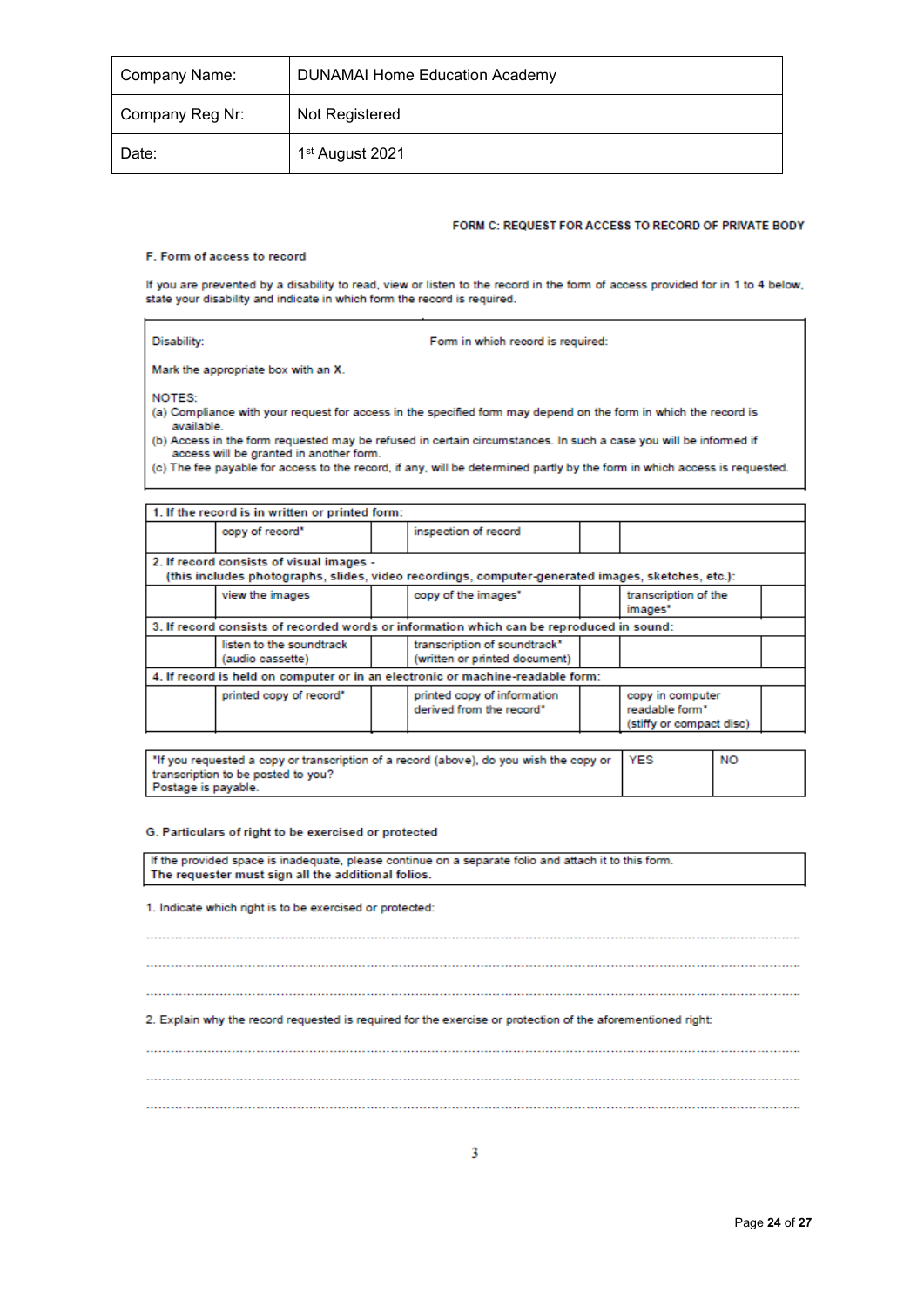| Company Name:   | <b>DUNAMAI Home Education Academy</b> |
|-----------------|---------------------------------------|
| Company Reg Nr: | Not Registered                        |
| Date:           | 1 <sup>st</sup> August 2021           |

#### FORM C: REQUEST FOR ACCESS TO RECORD OF PRIVATE BODY

#### H. Notice of decision regarding request for access

You will be notified in writing whether your request has been approved / denied. If you wish to be informed in another<br>manner, please specify the manner and provide the necessary particulars to enable compliance with your

How would you prefer to be informed of the decision regarding your request for access to the record?

SIGNATURE OF REQUESTER / PERSON ON WHOSE BEHALF REQUEST IS MADE

4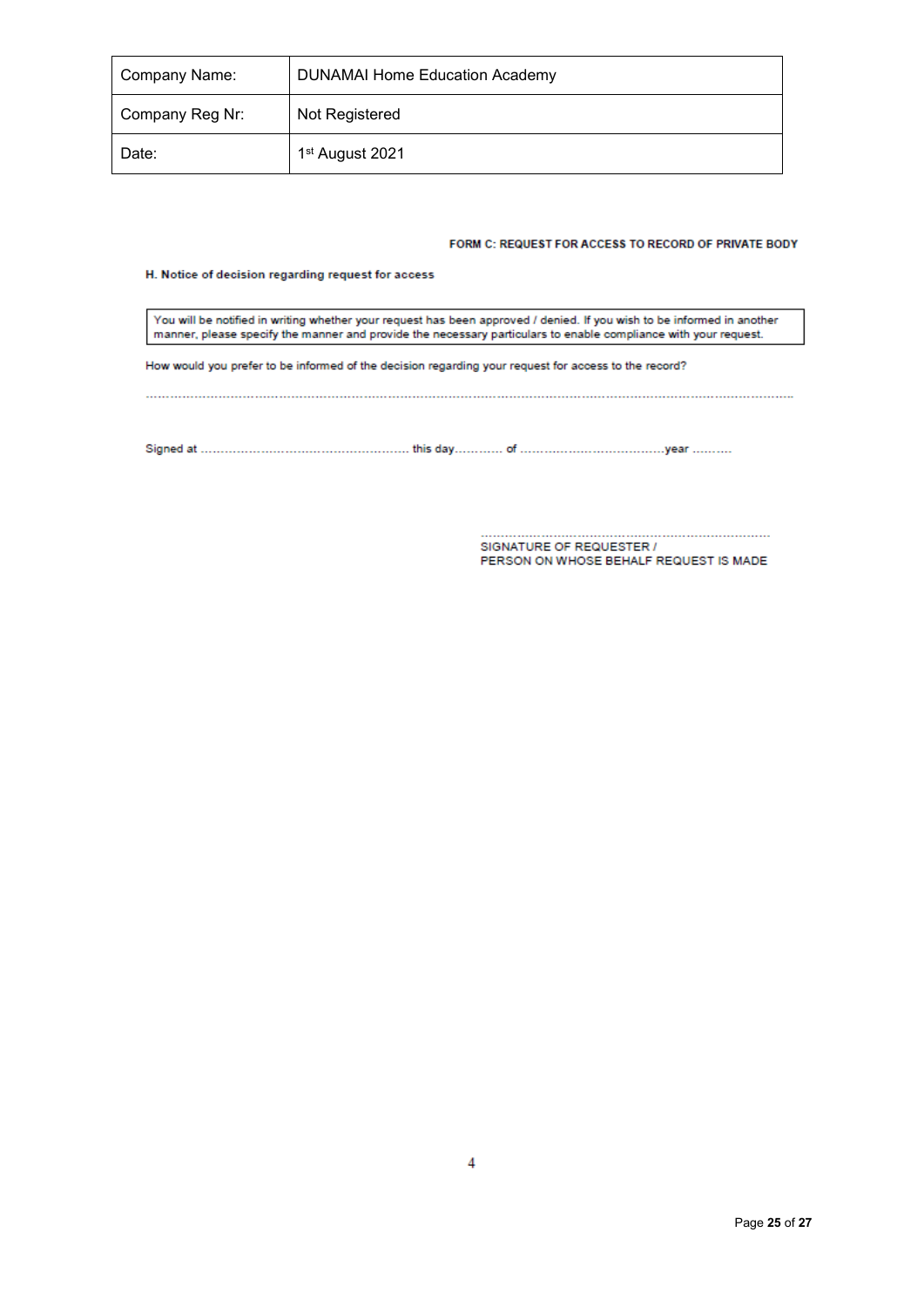| Company Name:   | <b>DUNAMAI Home Education Academy</b> |
|-----------------|---------------------------------------|
| Company Reg Nr: | Not Registered                        |
| Date:           | 1 <sup>st</sup> August 2021           |



**REPUBLIC OF SOUTH AFRICA** 

FORM D<br>AUTOMATICALLY AVAILABLE RECORDS AND ACCESS TO SUCH RECORDS:<br>(Section 15 of the Promotion of Access to Information Act, 2000 (Act 2 of 2000))<br>[Regulation 5A]

| DESCRIPTION OF CATEGORY OF RECORDS<br>AUTOMATICALLY AVAILABLE IN TERMS OF SECTION<br>15(1)(a) OF THE PROMOTION OF ACCESS TO<br><b>INFORMATION ACT, 2000</b> | MANNER OF ACCESS TO RECORDS (e.g. website)<br>(SECTION 15(1)(b)) |  |
|-------------------------------------------------------------------------------------------------------------------------------------------------------------|------------------------------------------------------------------|--|
| FOR INSPECTION IN TERMS OF SECTION 15(1)(a)(i):                                                                                                             |                                                                  |  |
|                                                                                                                                                             |                                                                  |  |
|                                                                                                                                                             |                                                                  |  |
|                                                                                                                                                             |                                                                  |  |
|                                                                                                                                                             |                                                                  |  |
|                                                                                                                                                             |                                                                  |  |
|                                                                                                                                                             | FOR PURCHASING IN TERMS OF SECTION 15(1)(a)(ii):                 |  |
|                                                                                                                                                             |                                                                  |  |
|                                                                                                                                                             |                                                                  |  |
|                                                                                                                                                             |                                                                  |  |
|                                                                                                                                                             |                                                                  |  |
|                                                                                                                                                             |                                                                  |  |
| FOR COPYING IN TERMS OF SECTION 15(1)(a)(ii):                                                                                                               |                                                                  |  |
|                                                                                                                                                             |                                                                  |  |
|                                                                                                                                                             |                                                                  |  |
|                                                                                                                                                             |                                                                  |  |
|                                                                                                                                                             |                                                                  |  |
|                                                                                                                                                             |                                                                  |  |
| AVAILABLE FREE OF CHARGE IN TERMS OF SECTION 15(1)(a)(iii):                                                                                                 |                                                                  |  |
|                                                                                                                                                             |                                                                  |  |
|                                                                                                                                                             |                                                                  |  |
|                                                                                                                                                             |                                                                  |  |
|                                                                                                                                                             |                                                                  |  |
|                                                                                                                                                             |                                                                  |  |
|                                                                                                                                                             |                                                                  |  |

**Department of Justice and Constitutional Development**